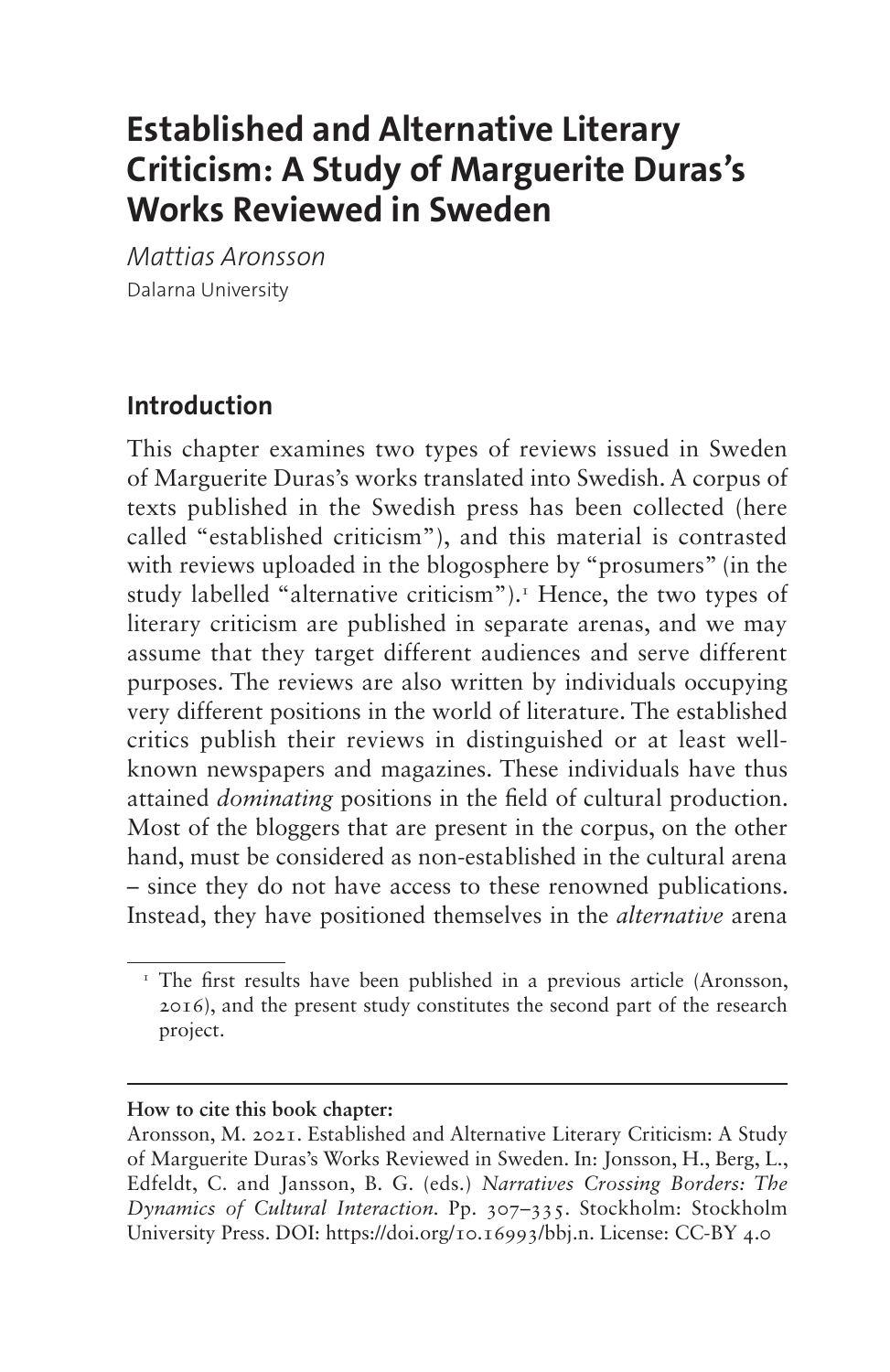of the blogosphere, and they have embraced the "do-it-yourself" attitude of the Internet. Even if we regard the alternative online criticism as being a part of the public discourse today, we should remain aware that it has not attained, and will probably never attain, the same status as established criticism. To give an obvious example, a review published in a highbrow daily newspaper, such as *The Times* in Britain, *The New York Times* in the United States, or *Svenska Dagbladet* in Sweden, will always provide the literary author, and the reviewer, with more cultural capital than a text published on a personal blog. Therefore, I will, in this study, consider the established criticism as a *dominating discourse*, and the criticism published in the blogosphere as an *alternative discourse*.

The study investigates the discourses of these two types of literary criticism, with a special focus on the question: What are the main characteristics of the *dominating discourse* of the established criticism, and what are the main characteristics of the *alternative discourse* in the blogosphere? A corpus of Swedish reviews of Duras's oeuvre has been chosen because many of her works have recently been published in Swedish translation. However, no reader-response study based on this material has ever been issued.

The alternative literary criticism published on the Internet represents a somewhat new phenomenon, insomuch as it constitutes a parallel to the traditional reviews published in the "old" press – such as printed daily newspapers and literary magazines. It also presents the interpretations and opinions of "ordinary" readers, and by that I refer to people who do not occupy a position of power in the field of cultural production. This category of reader did not have the opportunity to participate actively in the literary debate prior to the democratization of information and communication technology – i.e., before personal computers with highperforming Internet connection, smartphones, IPads, etc. became an everyday household item for most people. In that respect, reviews written and published by bloggers on the Internet represent a relatively new facet of literary criticism.

The corpus for this research project has been collected using the search engine *Google*. Originally, 20 reviews labelled *established criticism* and published in the Swedish press were collected – as were 20 reviews published in the blogosphere and labelled *alternative criticism*. The material was collected in March 2016.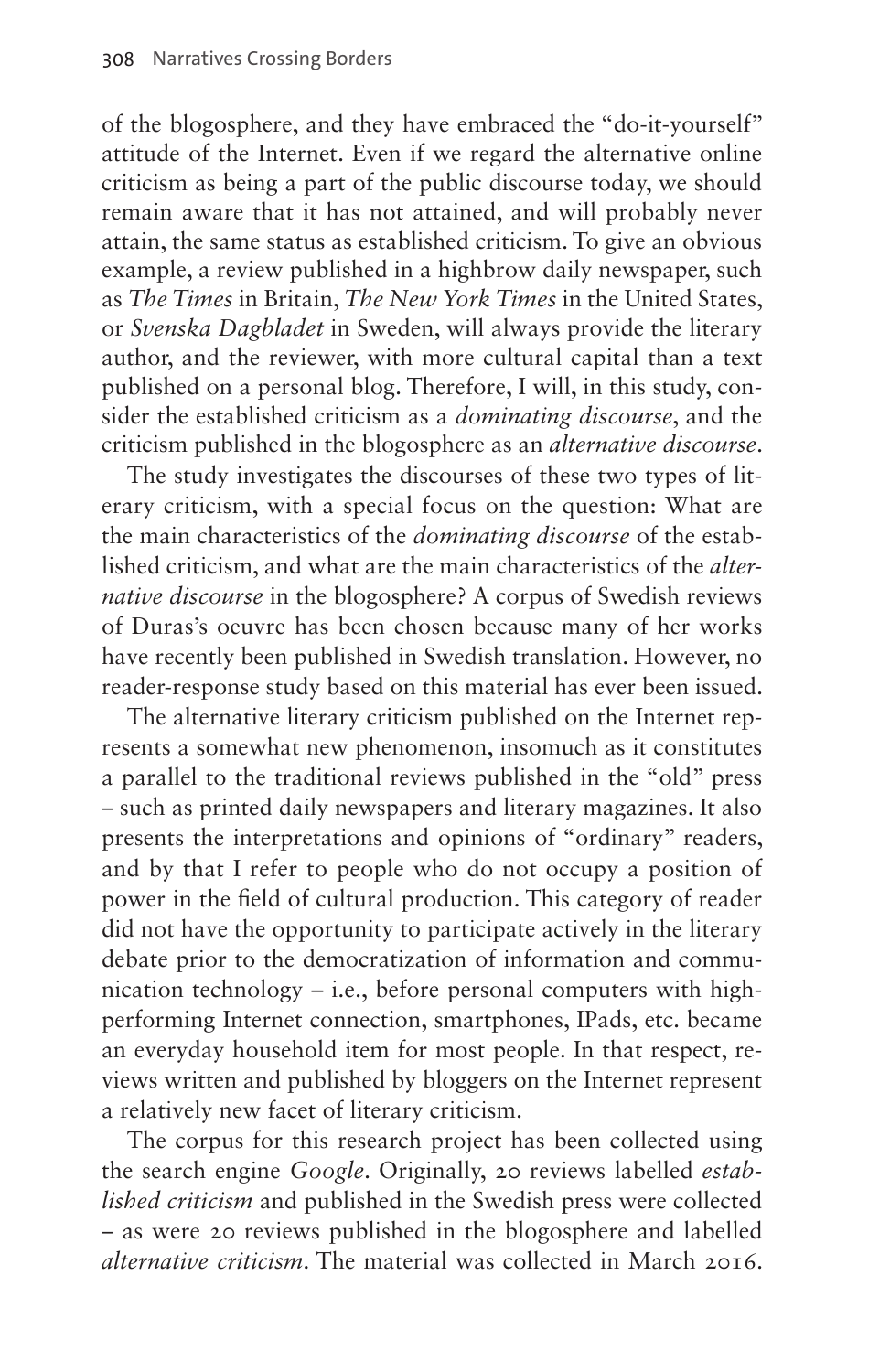The established criticism appeared in daily national newspapers (*Svenska Dagbladet, Dagens Nyheter, Expressen*), in regional papers (*Göteborgs-Posten, Upsala Nya Tidning, Sydsvenskan*) or in periodicals (*Fokus*). Some texts were found in cultural magazines published exclusively on the Internet (*Dixikon, Litteraturmagazinet, Tidningen Kulturen*). The alternative criticism was collected from the blogosphere and, in two cases, from customers' reviews on a web-based bookseller's site (*Bokus*). Hence, the corpus comprised 40 texts altogether. For the discourse analysis presented in this part of the research project, a smaller number of representative reviews (6 from the Swedish press and 6 from the blogosphere) have been excerpted in order to illustrate the distinguishing features of established and alternative criticism, respectively.<sup>2</sup>

In the theoretical background below, some aspects of readerresponse studies and the Internet will be presented. I will then briefly discuss some key concepts from the field of discourse analysis that are pertinent for this study.

## **Theoretical Background**

Recent studies demonstrate the importance of opinions expressed by bloggers in the modern economy, where the "e-commerce" phenomenon has been soaring for quite some years[.3](#page-2-1) Hence,

<span id="page-2-0"></span><sup>&</sup>lt;sup>2</sup> The reviews published in the Swedish press and representing the established criticism are written by Sem-Sandberg (2007), Törnvall (2007), Beckman (2012), Kåreland (2014), Van Reis (2014) and Högström (2015). The reviews published in the blogosphere and representing the alternative literary criticism are composed by Eli (2014), Flynner (2014), Lager (2014), Linnea (2014), Nilsson (2015) and Wiström (2015).

<span id="page-2-1"></span><sup>&</sup>lt;sup>3</sup> See, for instance, Ardelet and Brial (2011, pp. 45-69) and Ritzer, Dean and Jurgenson (2012, p. 386) who argue that "those who prosume on the Internet, especially Web 2.0, are very attractive to capitalists". Web 2.0 is a term that is sometimes used to describe the "new" version of the Internet, where content is commonly generated by the users themselves. Ritzer, Dean and Jurgenson (*ibid*., p. 385) explain: "Prosumption on the Internet has increasingly occurred through user-generated content on what has become known as Web 2.0 (in Web 1.0, such as AOL or Yahoo, content is generated by the producer, leaving little room for prosumption). Web 2.0 includes the social web with sites such as Flickr and You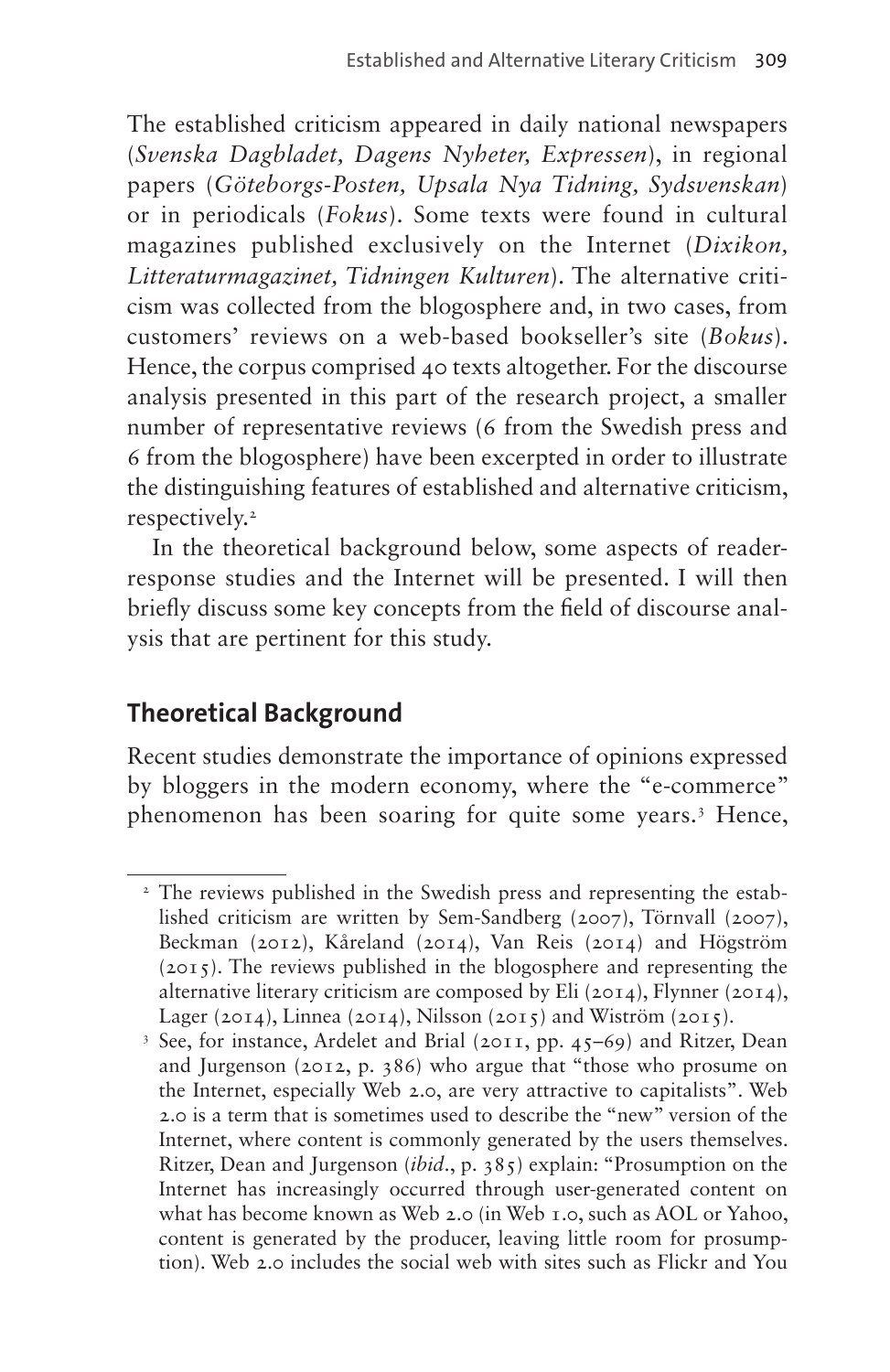publishing houses must today not only keep an eye on what the established critics in the old media have to say about their publications, but they must also be increasingly aware of the opinions expressed by literary commentators in the blogosphere.

The study is inspired by concepts such as *convergence culture* and *participatory culture*, popularized by media researcher Henry Jenkins, as well as other scholars. See, for instance, Jenkins (2006) and Jenkins, Ito and Boyd  $(2015)$ . In a culture where old and new media tend to converge, the consumer of literature (as well as other products) has the opportunity to be an active participant in the construction of meaning and value – in this case by writing and uploading book reviews on a personal blog, for instance, or by publishing fanfiction stories in a web-based community[.4](#page-3-0) The notion of *prosumer* (a neologism created by merging "producer" with "consumer") will be used with reference to this somewhat new actor in the world of commerce – and, indeed, in the world of literary reader-response research.

The Swedish researcher Ann Steiner (2012, p. 61), specialist in the sociology of literature, argues that the non-established critics specifically have become important agents in the modern literary market.<sup>5</sup> They do not only consume cultural products, but they also contribute to the production of meaning and value by uploading their reviews on the Internet. They have, thus, become *prosumers*, i.e., agents who combine the role of the producer with that of the consumer. In doing so, they challenge the traditional cultural hierarchies, according to Steiner.

In a previous article presenting the first part of the research project focusing on the Swedish reception of Marguerite Duras's oeuvre, I showed that the alternative criticism published on the

Tube, and much else where users not only consume but also produce content."

<span id="page-3-0"></span><sup>4</sup> Jenkins (2006, p. 331) defines *participatory culture* in the following way: "Culture in which fans and other consumers are invited to actively participate in the creation and circulation of new content".

<span id="page-3-1"></span><sup>5</sup> Steiner (2012, pp. 51–63) uses the terms "*amatörer*" (amateurs) and "*amatörrecensenter*" (amateur reviewers) when describing critics who publish their texts in the blogosphere, whereas I have chosen to label them *alternative* or *non-established* literary critics.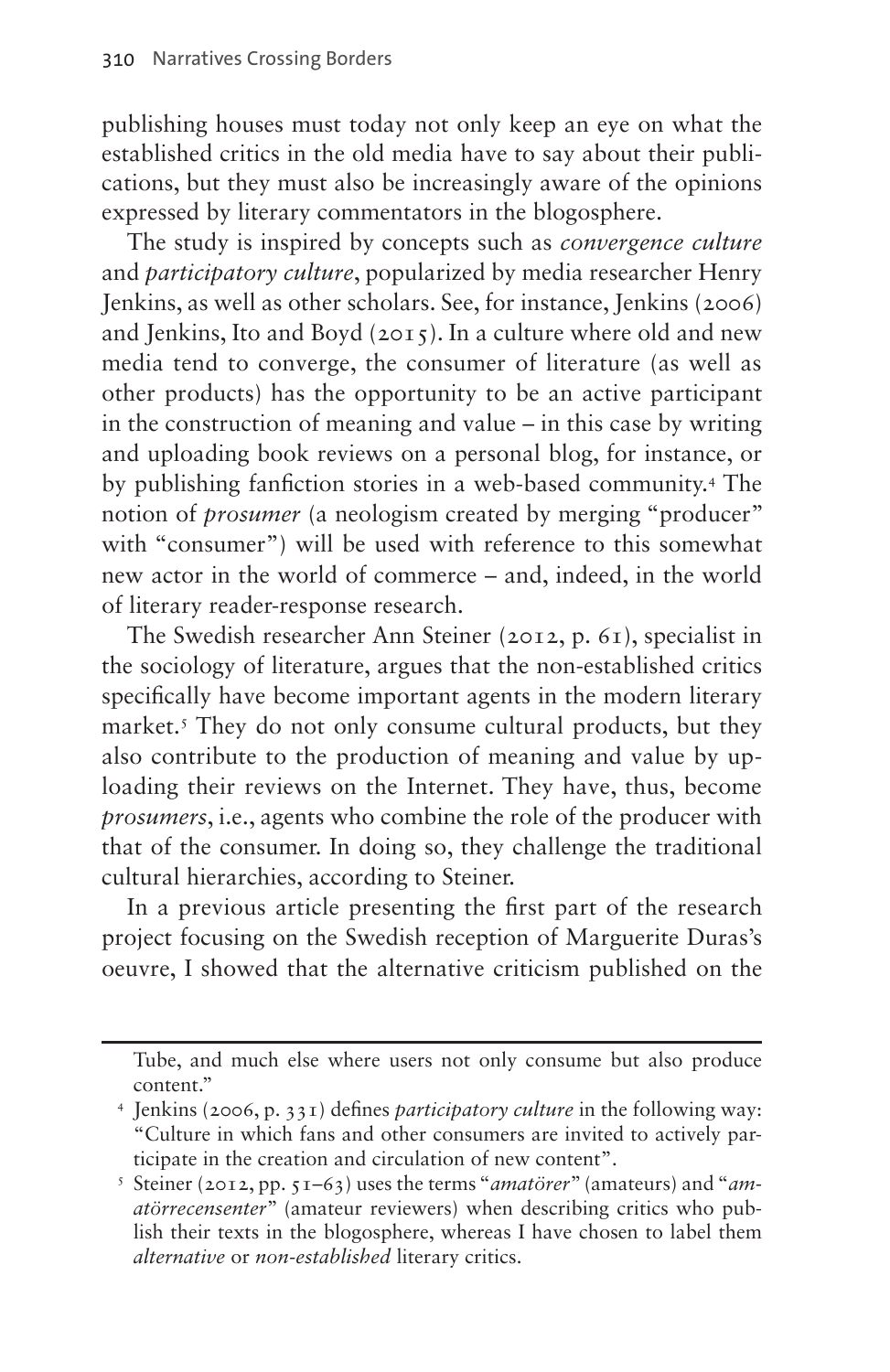Internet is largely dominated by women bloggers[.6](#page-4-0) They publish very succinct reviews that are significantly shorter than the texts that make up the established criticism.[7](#page-4-1) The specific books discussed by the bloggers also differ from the ones examined by the established critics. The alternative critics, or "prosumers", review the Durassian classics (e.g., *The Lover* and *The Sea Wall*) more often than recently published titles. These bloggers write overtly subjective reviews, using a personal or even intimate tone – as indicated by the high frequency of pronouns in the first person (i.e., the Swedish equivalents to "I", "me", "myself", "my", and "mine") referring to the reviewer herself (or himself).<sup>[8](#page-4-2)</sup> However, as noted in the previous study (Aronsson, 2016, pp. 15 and 20), an analysis of quantitative data of first-person pronouns may give certain indications, but it should also be supplemented with a qualitative approach. I will therefore, in this chapter, proceed with a more thorough analysis of the discourses employed in the established and alternative criticism that make up the corpus.

As Schiffrin, Tannen and Hamilton (2001, p. 1) point out, there exist numerous definitions of discourse and discourse analysis, emanating from disciplines as diverse as linguistics, anthropology, philosophy and psychology. Quite obviously, literary studies may also be added to the list.

One definition, focusing explicitly on *critical discourse analysis*, is formulated by Ruth Wodak and reads as follows:

*Critical Discourse Analysis sees discourse – the use of language in speech and writing – as a form of "social practice"*. Describing discourse as social practice implies a dialectical relationship between

<span id="page-4-0"></span><sup>6</sup> The results showed that 80% of the bloggers (16 individuals of 20) presented themselves with female names, 10% (2 of 20) with male names, and for the last 10% (2 individuals), the sex could not be established (Aronsson, 2016, p. 8).

<span id="page-4-1"></span><sup>&</sup>lt;sup>7</sup> When comparing the two types of texts, I found out that the median  $(=2<sup>nd</sup>$ quartile) is 1753 characters (with spaces) for the non-established reviews, compared to 4666 characters for the established criticism (Aronsson, 2016, p. 12).

<span id="page-4-2"></span><sup>&</sup>lt;sup>8</sup> The frequency of these pronouns was approximately nine times higher than in the established criticism: 295 pronouns per 100 000 characters in the blogosphere compared to 33 pronouns per 100 000 characters in the press (Aronsson, 2016, p. 14). This is, indeed, a significant difference.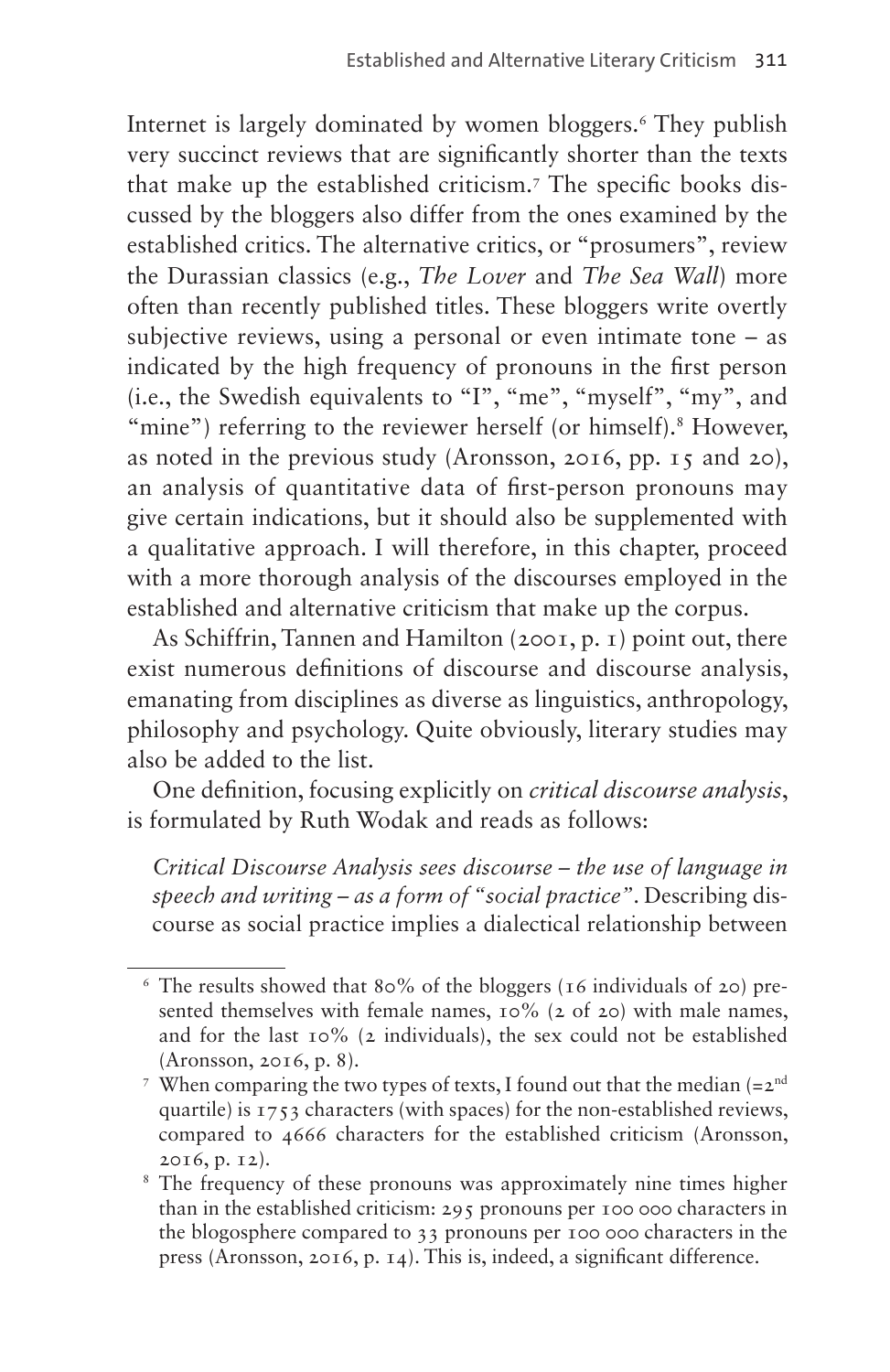a particular discursive event and the situation, institution and social structure that frame it: the discursive event is shaped by them, but it also shapes them. That is, discourse is socially constituted, as well as socially conditioned – it constitutes situations, objects of knowledge, and the social identities of and relationships between people and groups of people (Wodak, 1997, p. 6).

As I find Wodak's definition informative and useful, I will apply it in this study together with Van Dijk's observations. Van Dijk (2001, p. 352) has pointed out that critical discourse analysis often tends to focus on power relations and the way in which social dominance and inequality are created and reproduced in language. It is therefore akin to disciplines such as gender studies, postcolonial studies and cultural studies. Van Dijk (*ibid*., p. 355) also argues that "*access to* or *control over* public discourse and communication is an important 'symbolic' resource" that makes up the power base of a group or institution. "In many situations", Van Dijk (*ibid*., pp. 355–356) writes, "ordinary people are more or less passive targets of text or talk", whereas members of powerful groups (the elite) "have more or less exclusive access to, and control over, one or more types of public discourse".

Regarding literary criticism, this simple dichotomy of access and control versus non-access and non-control was undoubtedly true in pre-Internet days, when ordinary readers were *de facto*  locked out of the literary debate. That, however, is not necessarily the case anymore, at least not if one includes reviews published in the blogosphere in the definition of "public discourse".

Historically, women have always been a dominated group in patriarchal societies. Sheldon (1997, p. 228) notes that many linguists and literary scholars have denounced the silence regularly imposed on women in many situations. She states that "prescriptions of silence have historically restricted women and girls from expressing their authentic voice in speaking or writing". A similar opinion is expressed by Reid (2011, p. 7), who argues that women who have ventured into the literary world have long been diminished, contested or quite simply ignored by male competitors already established in the field, who tend to show a "*misogynie tenace*" (*ibid*., p. 9), a tenacious misogyny, vis-à-vis women writers and critics.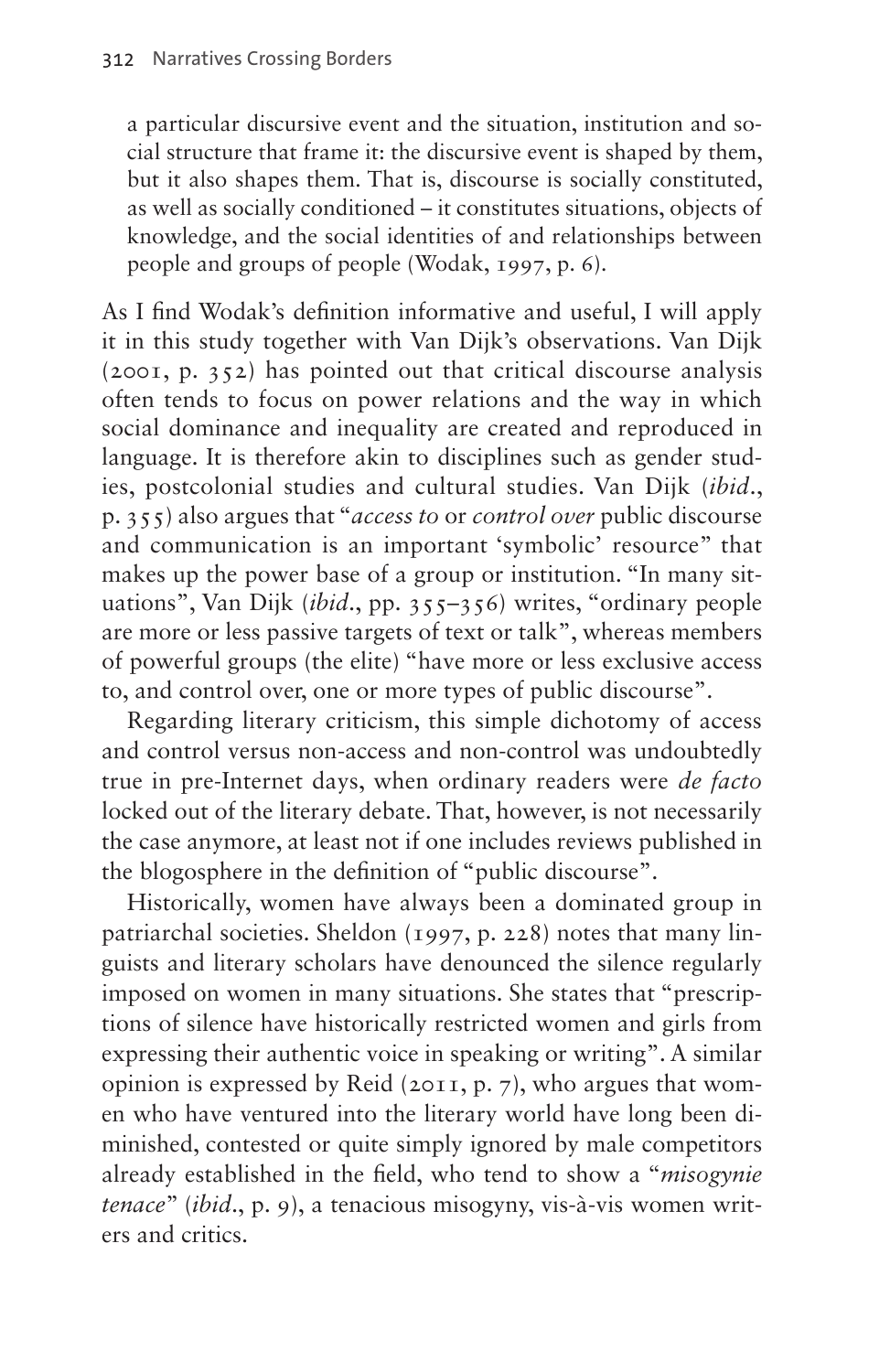So, if women's literary writing and criticism have struggled to find a home and come in from the "wilderness" once identified by Showalter (1981), then the blogosphere may perhaps provide that safe haven today. After all, according to statistics regarding the situation in Sweden (Findahl, 2013, p. 35), girls and women make up the vast majority of the readers as well as of the writers of blogs. The women's dominance in literary criticism published on the Internet is also confirmed in my own corpus (Aronsson,  $2016$ , pp.  $7-9$ ).

If the blogosphere is a social medium where different "voices from the margins" – particularly girls and women – have the opportunity to interact with one another without the "prescriptions of silence" identified by Sheldon, then this specific discourse will, indeed, serve as an interesting alternative to the dominating discourse of traditional literary reviews published in the press.

### **Results**

First, some examples of established criticism published in the press will be presented and discussed, followed by some representative examples of the alternative criticism published in the blogosphere. Finally, the subject of interaction on the Internet will be discussed. The question of interaction is of interest because it introduces a new research field within literary reader-response studies. Traditionally, literary reviews were printed in the paper press, and there was normally no interaction between the reviewer and the readers of the newspaper or the journal, and nor did these readers have access to a convenient arena in which to interact with each other. The Internet, on the other hand, allows for an enormous potential with regards to an open exchange of ideas between the reviewer and the reading public, as well as between individual readers. Therefore, a brief analysis of the interaction in the blogosphere will be included in the study, as this phenomenon is somewhat new to the field of literary reception.

#### Reviews Published in the Press – An Established Literary Criticism

The established criticism of Marguerite Duras's work published in the Swedish press is, not surprisingly, often formulated in a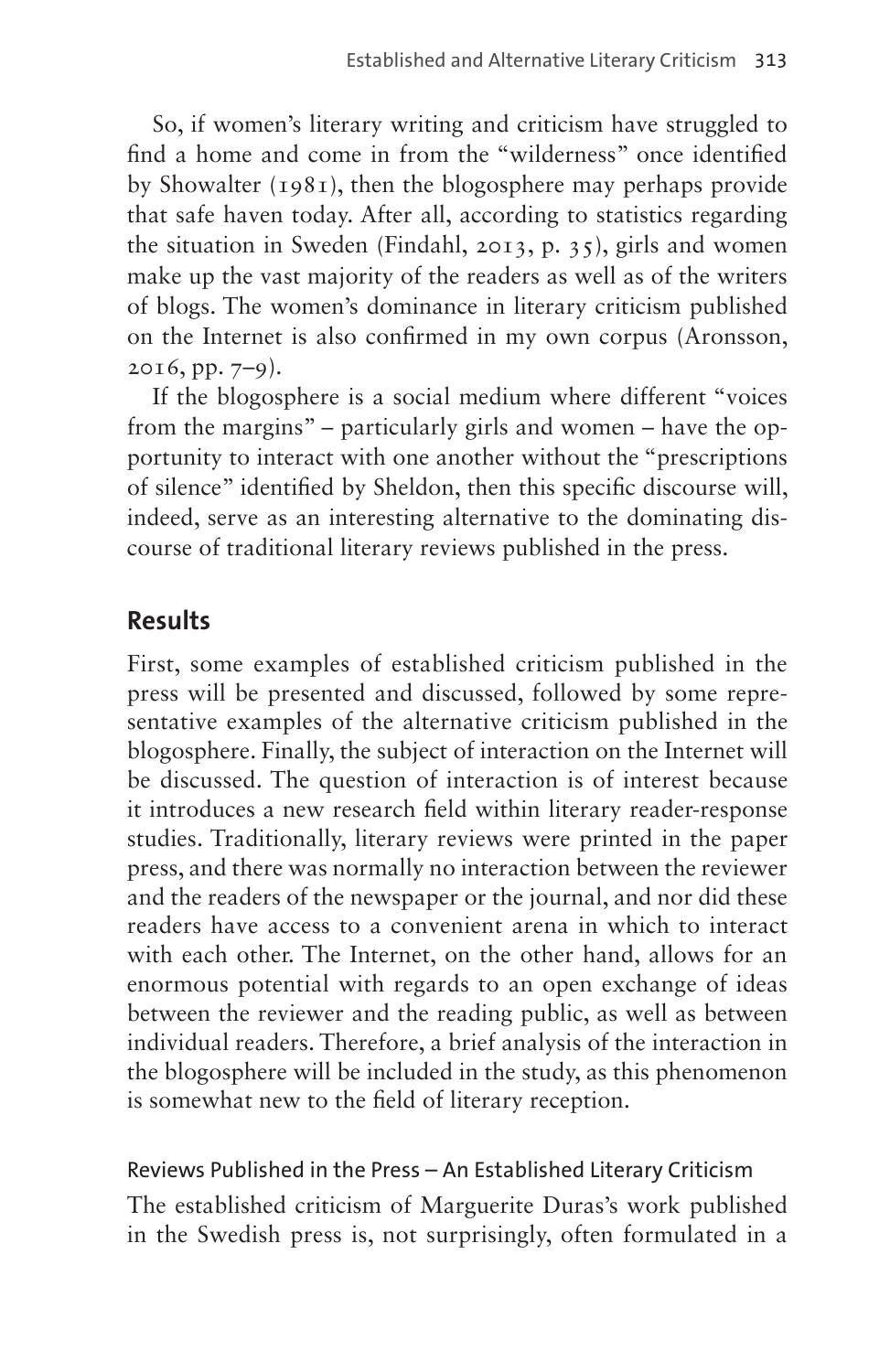neutral and impersonal style. In these texts, the reviewer is if not invisible, at least rather inconspicuous[.9](#page-7-0) This is a quality often associated with traditional journalistic prose and presented as the stylistic ideal for this textual genre – especially for cultural journalism (see, for instance, Möijer, 1989, pp. 27–28 and Carlsson, 2010, p. 232). The following quotation, taken from my corpus, gives a representative example of this type of discourse:

There are few authors who can produce such a harsh and unforgiving tone as Marguerite Duras. When she depicts characters who are suffering for one reason or another, it becomes almost unbearable because she does not at any moment show any compassion. This is why they appear to be unusually lonely. In such a way, she stands out in terms of our notions of authors in general and female authors in particular. Marguerite Duras is still a shocking figure  $(Beckman, 2012).$ <sup>[10](#page-7-1)</sup>

Notable is how the reviewer, Åsa Beckman, presents an authoritative judgment on Duras's work. In doing so, she provides a classic example of a dominating discourse. Without overtly mentioning that the above verdict expresses her own subjective opinion, the literary critic presents the information as factual and thus indisputable. When she argues that Duras stands out in terms of "our notions of authors in general and female authors in particular" [my translation], it is, obviously, her own idea of authors that is presented as universal. Moreover, the quoted passage consists of a series of declarative sentences. These statements are not incorrect *per se*, but each and every one of them can, of course, be discussed and problematized – since they are the result of an individual's subjective interpretation of a literary work.

<span id="page-7-0"></span><sup>9</sup> As pointed out in the theoretical background, the frequency of first-person pronouns referring to the reviewer himself (or herself) is approximately nine times higher in the bloggers' reviews than in the established criticism. 10 My translation. The original review reads as follows: "Få författare kan

<span id="page-7-1"></span>skruva till en så hård och obeveklig ton som Marguerite Duras. När hon skildrar personer som av någon anledning lider blir det nästan outhärdligt eftersom hon inte för ett ögonblick visar någon medkänsla. Därför framstår de som ovanligt ensamma. På det sättet bryter hon med vår föreställning om författare i allmänhet och om kvinnliga författare i synnerhet. Marguerite Duras är fortfarande en chockerande gestalt" (Beckman, 2012).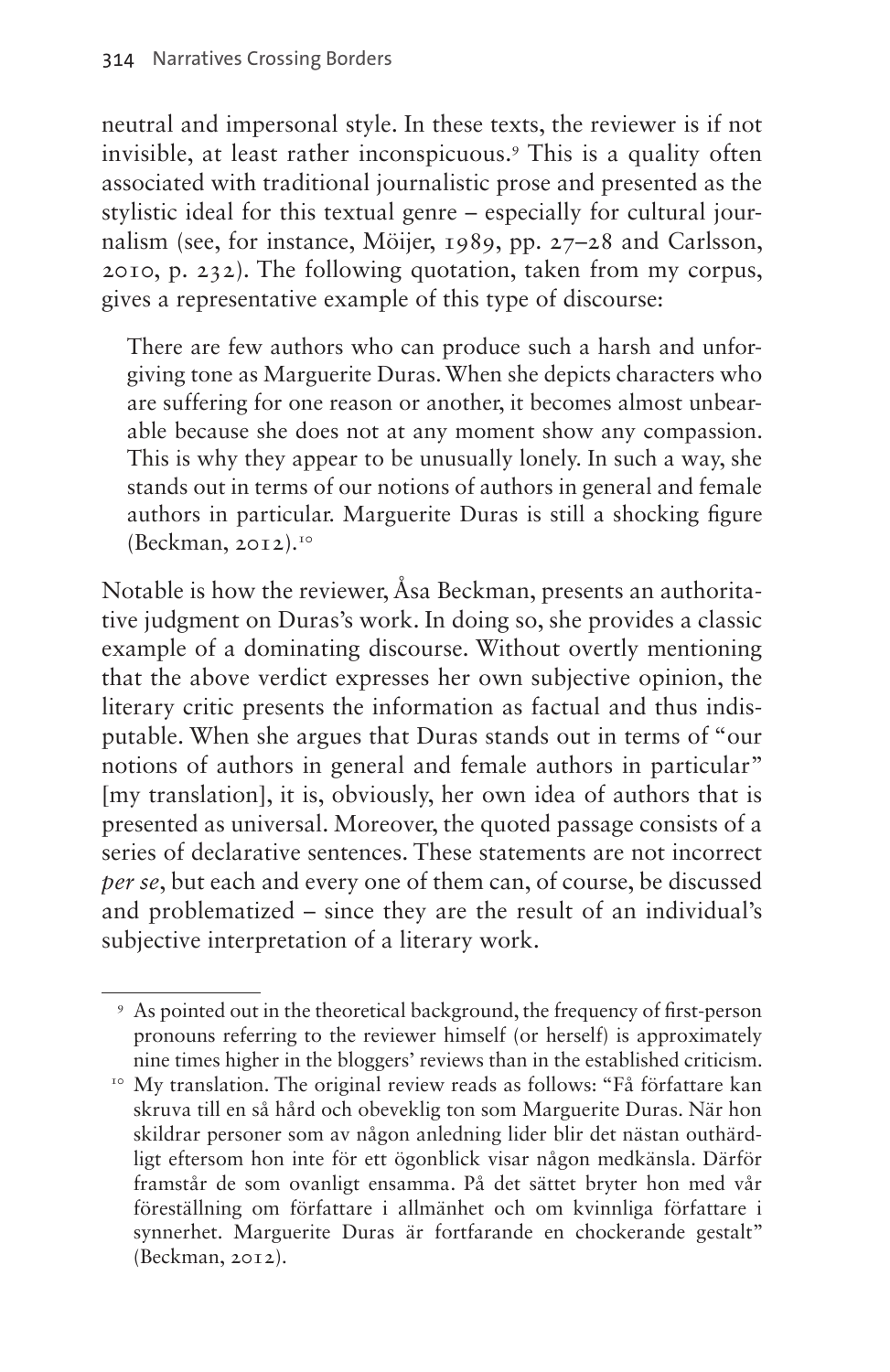The context of the review is the following: the reviewer, Åsa Beckman, is a literary critic who writes for one of Sweden's most distinguished national newspapers (*Dagens Nyheter*), and the review was published in its section "Culture" – a fact that also contributes to the aura of trustworthiness and authority that surrounds the text. Her father, Erik Beckman, was a well-known writer and literary critic in his time – and her sister, Eva Beckman, was during the period 2010–2016 head of the cultural department (*kulturchef*) of Swedish national television. It is thus safe to say that the family name itself conveys an abundance of cultural capital. In fact, one could argue that this example illustrates the point made by Van Dijk above (2001, pp. 355–356), that being that the elite have "exclusive access to, and control over, one or more types of public discourse". In this case, it means that the *cultural elite* have access to and control over the dominating *cultural discourse*.

If the objectivity of the review above, upon closer scrutiny, appears to be largely made up of subjective opinions, the next quotation turns out to be even more so. The tone is still very much an authoritative one, illustrated by the fact that the argumentation is made up of declarative sentences, just as we saw in the first example:

It took time for Duras to find her style as an author and her unique way of writing. In the early days of her literary career, she was very insecure and doubted her own ability. But in *Moderato cantabile* (1958), she shows that she masters her means of expression in a tightly composed story. *Le Ravissement de Lol V. Stein* (1964) is even more accomplished. Here she portrays a woman on the verge of madness (Kåreland, 2014).<sup>11</sup>

The context of the review is as follows: it is written by Lena Kåreland, professor emerita of comparative literature at Uppsala University in Sweden – a detail that, once again, highlights the

<span id="page-8-0"></span><sup>&</sup>lt;sup>11</sup> My translation. The original text reads as follows: "Det tog tid innan Duras fann sin stil som författare och sitt speciella sätt att skriva. I början av sitt författarskap var hon mycket osäker och tvivlade på sin förmåga. Men i *Moderato cantabile* (1958) visar hon att hon behärskar sina uttrycksmedel i en stramt komponerad historia. Än mer fulländad är *Le Ravissement de Lol V. Stein* (1964) som skildrar en kvinna på gränsen till galenskap" (Kåreland, 2014).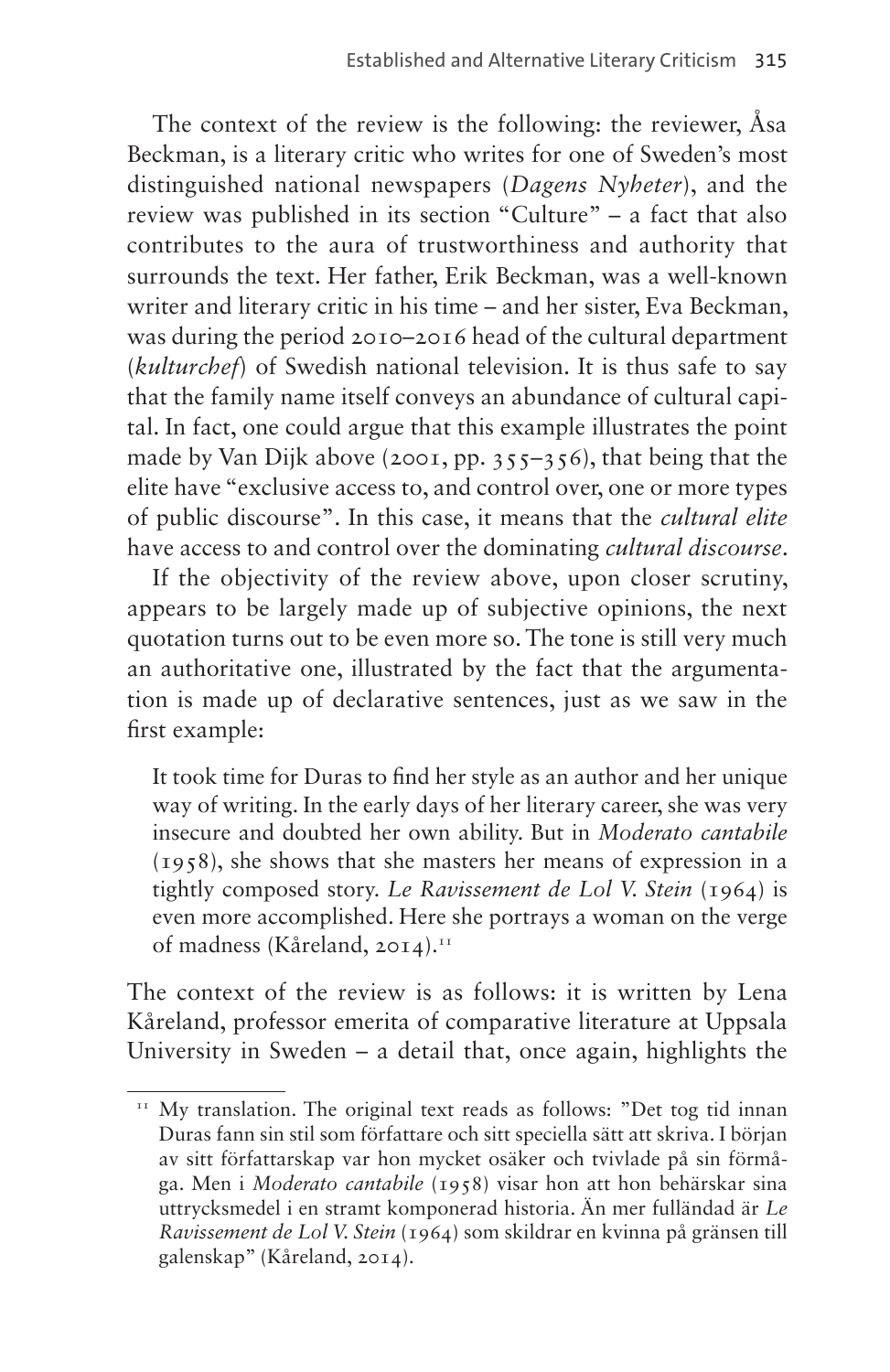importance of cultural capital in the arena of established criticism. It was published in the online literary magazine *Dixikon* in  $20I4.<sup>12</sup>$  $20I4.<sup>12</sup>$  $20I4.<sup>12</sup>$ 

There is no proof presented in the review to support the statement that it took a long time for Marguerite Duras to find her own style and voice in writing – and that she, at the beginning of her literary career, was insecure and doubted her ability as a writer. This thesis is not necessarily incorrect, but the critical and commercial success of *Un Barrage contre le Pacifique* (*The Sea Wall*) as early as 1950 somewhat contradicts the idea. And since no external source is provided as to the origin of the thesis, an initiated and critical-minded reader is bound to become just a little suspicious. The judgment that *Moderato cantabile* and *Le Ravissement de Lol V. Stein* are more accomplished works than the previous publications is, of course, not an indisputable fact either – but merely a subjective opinion. Indeed, on the contrary, one could argue that Duras, in these particular works, changes her style in order to follow the then current trend of the *Nouveau Roman* – and in doing so, she exposes her insecurity and her lack of independence more than anything else.

Consequently, I see the two quotations above as examples of what Cassirer (2003, p. 158) calls *pseudo-objective* texts. He argues that a neutral and objective style may very well hide a line of argument that is subjective, biased, and even tendentious. As a matter of fact, upon closer scrutiny the argument in the established reviews of Marguerite Duras's work turns out to be subjective at the very least, despite appearing neutral and trustworthy on the surface – as a mere statement of cold facts.

The authoritative tone of this dominating discourse gives the impression that the reviewers are perfectly in control of the domain they are writing about, and that they have done their homework well. Therefore, it is interesting to note that the examples of established criticism included in my corpus are by no

<span id="page-9-0"></span><sup>&</sup>lt;sup>12</sup> This periodical started in 2004 and can be seen as an example of the high-quality cultural journals that were born with the Internet. It avoids the costs of printing and distribution that often plague the paper press, but retains the high-brow scope and tone of traditional cultural magazines. Therefore, I include it in the established criticism and regard the review as an example of a dominating discourse.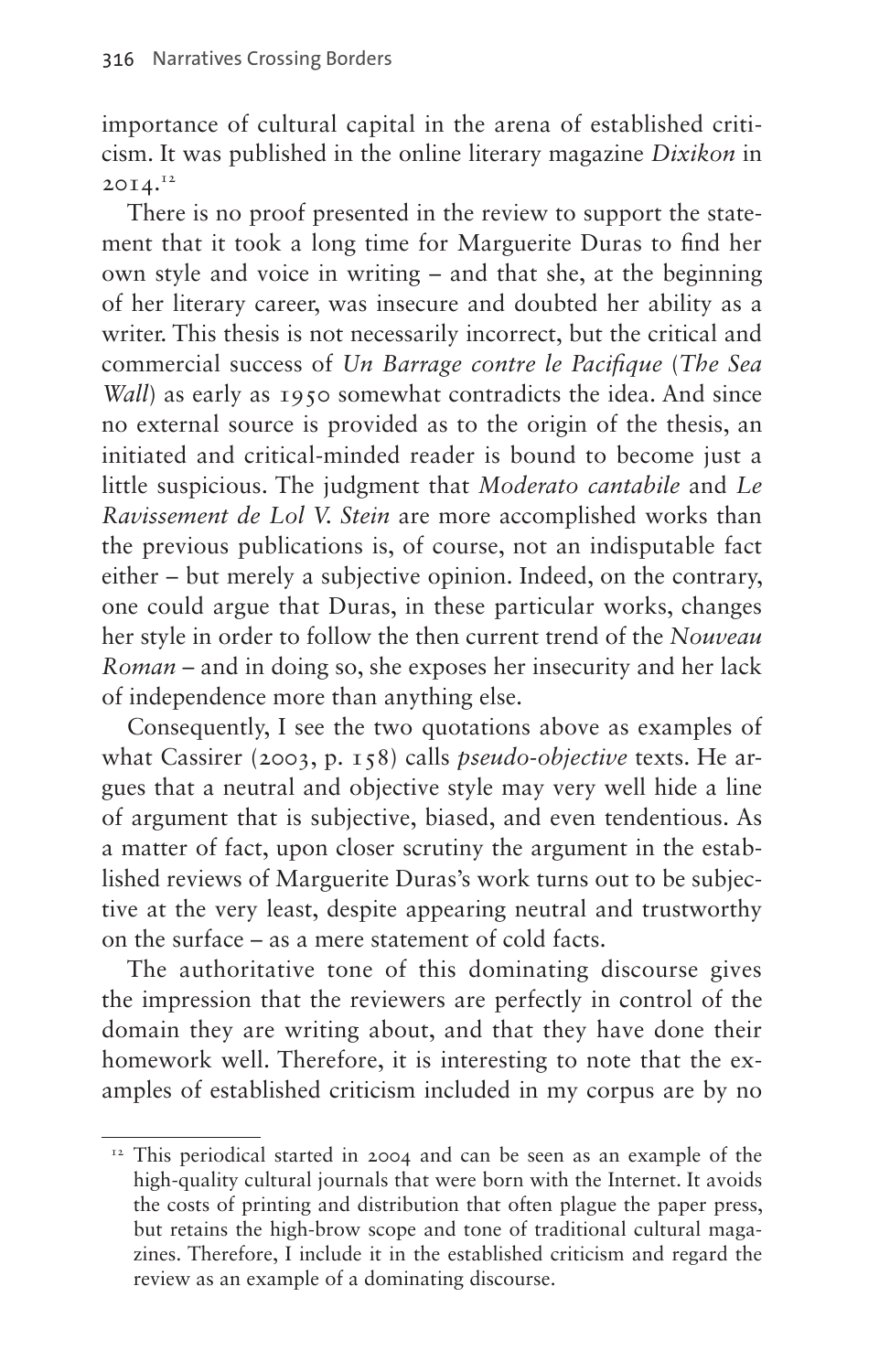means devoid of inaccuracies. There are, in fact, many errors in the reviews published in the Swedish press. Here, I will discuss some examples of the phenomenon:

But "The Sea Wall" has also given rise to one of the most fascinating corrections in the history of literature. In 1986 comes Duras's blockbuster "The Lover", which depicts her relation to the man from Cholen, which is what she calls him here (Beckman, 2012).<sup>13</sup>

The text becomes a requiem of repetitions (after an illness, Duras dictated her final books), but the purity and the singular clarity in this book's prose – carefully reproduced by the translator Kennet Klemets – are still recognizable and serve as a way into the earlier literary production that began in  $1947$  (van Reis, 20[14](#page-10-1)).<sup>14</sup>

The first reviewer (Åsa Beckman) has the year of publication of Duras's most famous work wrong. In fact, Älskaren (*The Lover*) did not appear in 1986, as is suggested in the text. The novel was originally published in French in 1984, and the Swedish translation dates from 1985. The second critic (Mikael van Reis, editor-in-chief of the section on culture (*kulturchef*) of *Göteborgs-Posten*, the leading regional newspaper in western Sweden), claims that Duras began her career as a writer in 1947. The correct year is, in fact,  $1943.^{15}$  $1943.^{15}$  $1943.^{15}$  In 1947, when the first Swedish translation appeared, Duras had already published two novels in France, one by the dominating publishing house *Gallimard*.

Another case worth mentioning concerns the central character of "M. Jo" in *The Sea Wall*. Several established critics depict him as a man of Chinese origin, just as the central male protagonist

<span id="page-10-0"></span><sup>&</sup>lt;sup>13</sup> My translation. In original: "Men 'En fördämning mot Stilla havet' har också gett upphov till en av litteraturhistoriens mest fascinerande korrigeringar. 1986 kommer Duras storsäljare 'Älskaren' som beskriver hennes relation till mannen från Cholen, som hon här kallar honom" (Beckman, 2012).

<span id="page-10-1"></span><sup>&</sup>lt;sup>14</sup> My translation. In original: "Texten blir till en dödsmässa av upprepningar (efter ett sjukfall dikterade Duras sina sista böcker), men renheten och den säregna klarheten i denna boks prosa – som översättaren Kennet Klemets varsamt återger – känns ändå igen och lämnar här en ingång till hela det tidigare författarskapet som tog sin början 1947" (van Reis, 2014).

<span id="page-10-2"></span><sup>&</sup>lt;sup>15</sup> That is, if one does not include the very propagandistic and pro-colonial work *L'Empire français*, which Duras co-wrote with Philippe Roques in 1940. This volume is, incidentally, the only book in existence published under the name of Marguerite Donnadieu (Marguerite Duras's real name).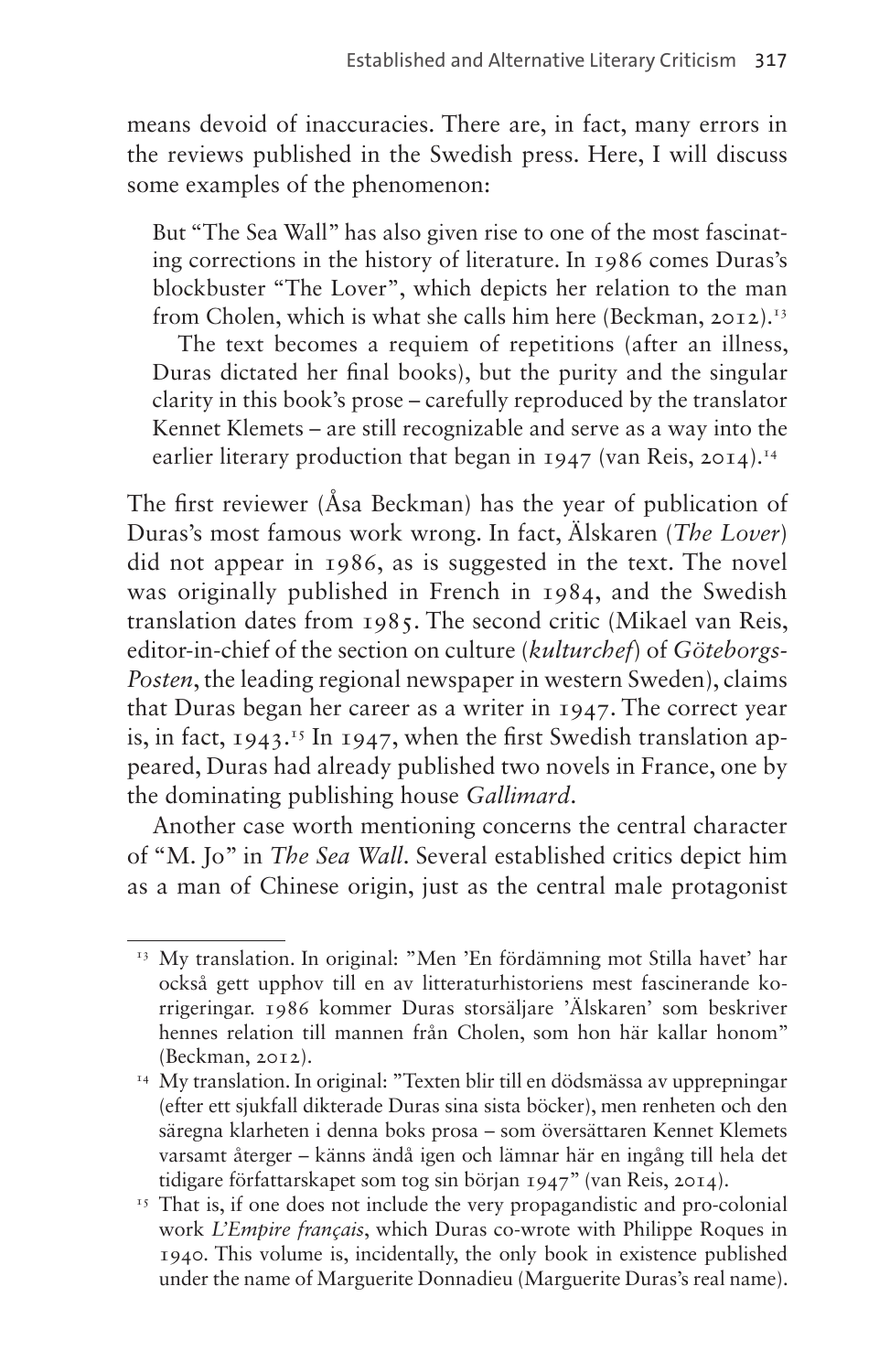in *The Lover* and *The North China Lover* is a Chinese man. See reviews written by Steve Sem-Sandberg in *Svenska Dagbladet* (2007), Åsa Beckman in *Dagens Nyheter* (2012), and Jenny Högström in *Sydsvenska Dagbladet* (2015). There is, however, no textual support in *The Sea Wall* backing this thesis, as has been pointed out repeatedly in academic research (see, for instance, Ahlstedt, 2003, p. 78; Pagès-Pindon, 2012, p. 74; Aronsson, 2013, p. 188; and Chalonge, 2014, pp. 32–33).

Of course, one may argue that it is somewhat petty to nitpick about erroneous details of minor significance, after all *errare humanum est*. But the interesting aspect here, I must stress, is that these inaccuracies are recurrent as well (or especially) in this authoritative and dominating discourse. For my next example, I will return to Lena Kåreland's review quoted above:

Marguerite grew up with two older brothers in a family without social esteem, a family where there was always a money shortage, a family where the father was missing – he died when Marguerite was four years old – and where the mother was mentally unstable  $(K\text{åreland}, 2014).$ <sup>16</sup>

This excerpt is interesting because it puts the spotlight on a general tendency among commentators of Duras's work to confound fiction with reality, and, especially, to take the author's own assertions at face value. One can read in Duras's oeuvre, for instance in *Les Lieux de Marguerite Duras* (Duras & Porte, 1977, p. 48), that her father died when she was four years old. This is not true, however, as her biographer, Jean Vallier (2010, pp. 16, 193 and 205), has shown. Marguerite was, in fact, aged seven and a half when her father, Henri Donnadieu, passed away in December 1921.<sup>17</sup>

The information concerning her mother's mental instability seems to be lifted directly from Duras's literary texts. She has, in fact, written extensively on the subject: in fictionalized form

<span id="page-11-0"></span><sup>&</sup>lt;sup>16</sup> My translation. The original text reads: "Marguerite växte upp med två äldre bröder i en familj utan socialt anseende, en familj där man alltid hade ont om pengar, en familj, där fadern saknades – han avled när Marguerite var fyra år – och där modern var psykiskt instabil" (Kåreland, 2014).

<span id="page-11-1"></span> $17$  This information may also be found elsewhere in academic research – for instance in Bouthors-Paillart (2002, p. 5) and Pagès-Pindon (2012, p. 15).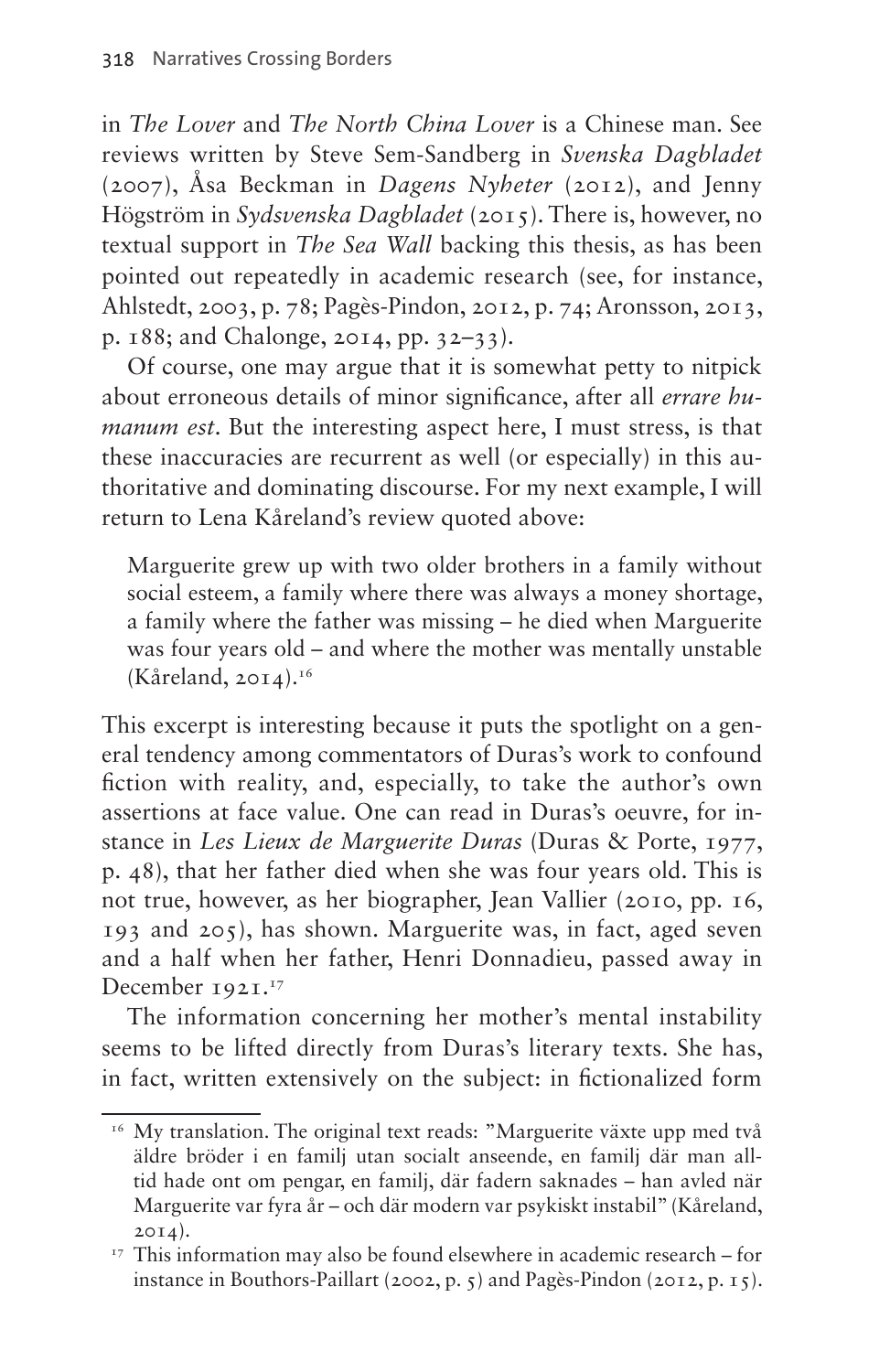in *The Sea Wall*, in dramatized form and adapted for the theater in *L'Eden-Cinéma*, and, finally, in an auto-fictional genre in *The Lover* and *The North China Lover*. In these works, the mother-character is described as a manic-depressive person. Jean Vallier, however, whose efforts in demystifying the claims of this notoriously unreliable writer are most welcome, does not present a single piece of evidence to suggest mental illness concerning the author's mother, Marie Donnadieu, in his extensive (1500 pages) biography. Indeed, on the contrary, he argues that Duras has made up a great number of stories about her experiences in Indochina and presented them as the truth (Vallier, 2010, p. 770). He presents testimonials from individuals in her entourage who call her a "*grande mythomane*" and a "*mythomane extraordinaire*" (*ibid*., p. 783) and who affirm that, as far as they could tell from interacting with Marie Donnadieu in the 1950s, Duras's mother was *not* mentally disturbed (*ibid*., p. 832).

The same Durassian tendency to "spin a yarn" explains the reviewer's statement concerning the family's poverty and lack of prestige. In fact, Duras depicts them repeatedly as white trash in her literary work, but this claim is also contradicted by Vallier (2010, pp. 354 and 357) in his well-documented biography.

I will now present one last example to illustrate this tendency of established critics to, rather naively, take Marguerite Duras's assertions at face value. The context is the following: the review was written by Clara Törnvall (a cultural journalist, presenter of cultural news on Swedish national television) and was published in the prestigious and highbrow news-magazine *Fokus* in 2007. Here, Törnvall presents Duras's version of one very central biographical detail without questioning it at all – a classic example of the phenomenon discussed in this section:

The mother decides not to return to France. She dreams naively of becoming rich and buys an allotment of land in Cambodia. But she is cheated; she does not know the first thing about farming and does not understand that in order to get a fertile piece of land, she has to bribe the civil servants working in the colonial administration (Törnvall,  $2007$ ).<sup>[18](#page-12-0)</sup>

<span id="page-12-0"></span><sup>&</sup>lt;sup>18</sup> My translation. The original review reads: "Modern beslutar sig för att inte återvända till Frankrike. Hon när naiva drömmar om att bli rik och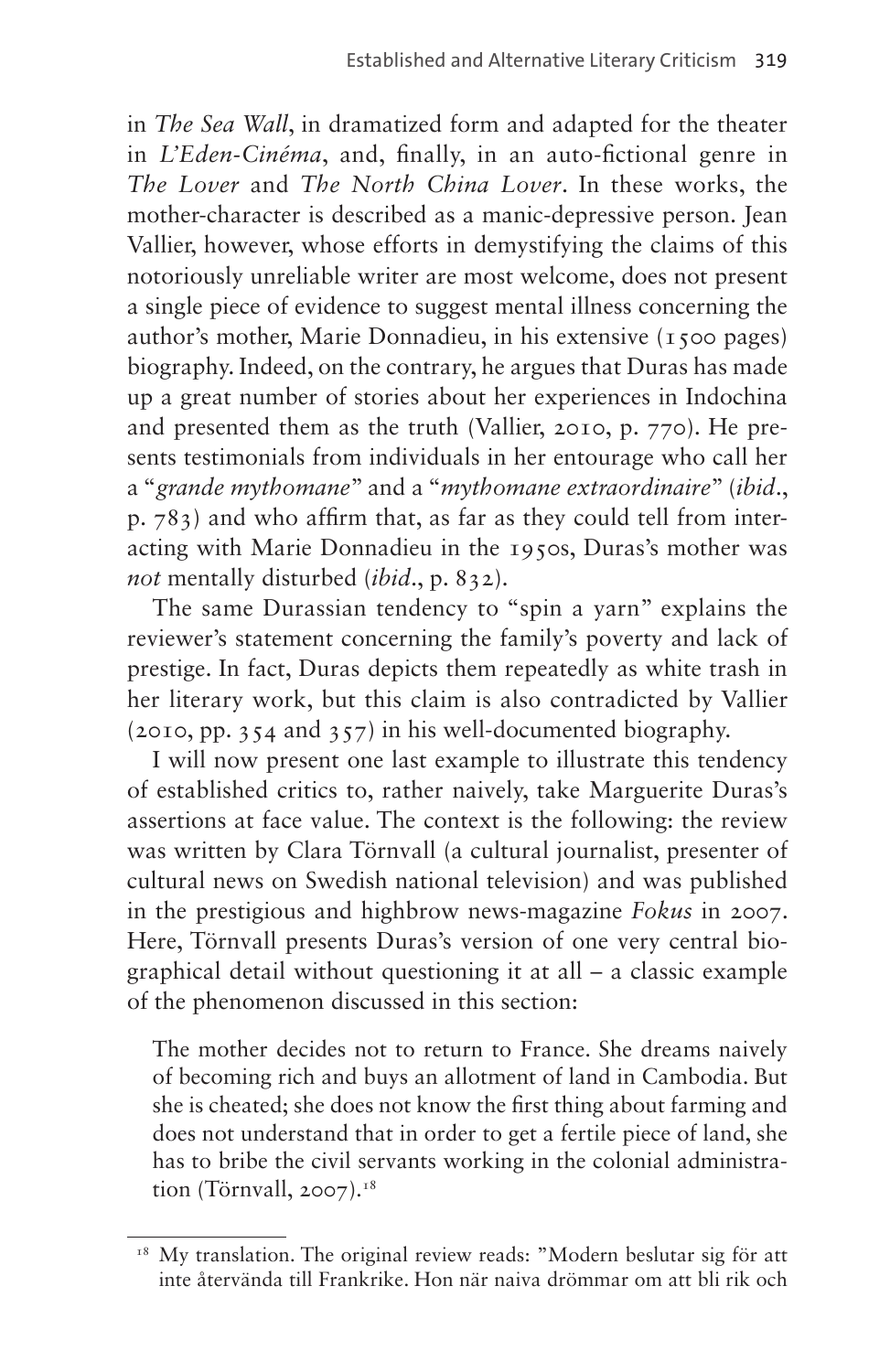It should be noted that the quotation above does not discuss Duras's literary oeuvre, but rather her *biography* – and that is precisely why the text turns out to be problematic. Duras has in all her Indochinese works, as well as in numerous interviews, claimed that her mother was cheated by the French colonial agents when buying a concession of land in Cambodia. In order to get a decent parcel, Duras argues, one had to bribe the civil servants working in the colonial bureaucracy. But Duras's mother was not aware of the rules of the game in this corrupt colonial society, so she ended up ruined, owner of a practically worthless piece of land that was regularly flooded by the waters of the Pacific Ocean. The theme is recurrent in Duras's works, and this experience is often presented as the very basis for her severe condemnation of France's colonial project[.19](#page-13-0) But the information given time and again by Duras in her (auto)fictional literary oeuvre and in various *paratexts* (published interviews, transcribed oral conversations, etc.) was falsified by her biographer, Jean Vallier, who took the trouble to consult official French and Cambodian documentation dating from the French colonial era. These documents show that Marie Donnadieu bought the concession from a Vietnamese individual by the name of Trang Long Phung (Vallier, 2010, pp. 317–319). So, if Duras's mother was indeed deceived by someone somewhere along the line with regard to this transaction, it was not by the French colonial administration. But this fact contradicts the more romanticized myth promoted by Duras herself, and it is never mentioned in the reviews of my corpus.

In conclusion, the established literary criticism examined in this study represents a *dominating discourse*. The reviews are written by rather well-known Swedish cultural journalists and published in prestigious publications. The texts consist of numerous declarative sentences expressed in an authoritative style. They can be classified as examples of a *pseudo-objective* discourse, because they often present subjective opinions disguised as cold facts.

köper en jordlott i Kambodja. Men hon blir lurad, är okunnig om jordbruk och förstår inte att hon måste muta kolonialförvaltningens tjänstemän för att de ska tilldela henne bördig mark" (Törnvall, 2007).

<span id="page-13-0"></span><sup>19</sup> See, for instance, *Un Barrage contre le Pacifique* (1950, p. 25) and *L'Eden Cinéma* (1977, p. 21), where Duras uses the expression "*le grand vampirisme colonial*" to designate the perfidy of the colonial system.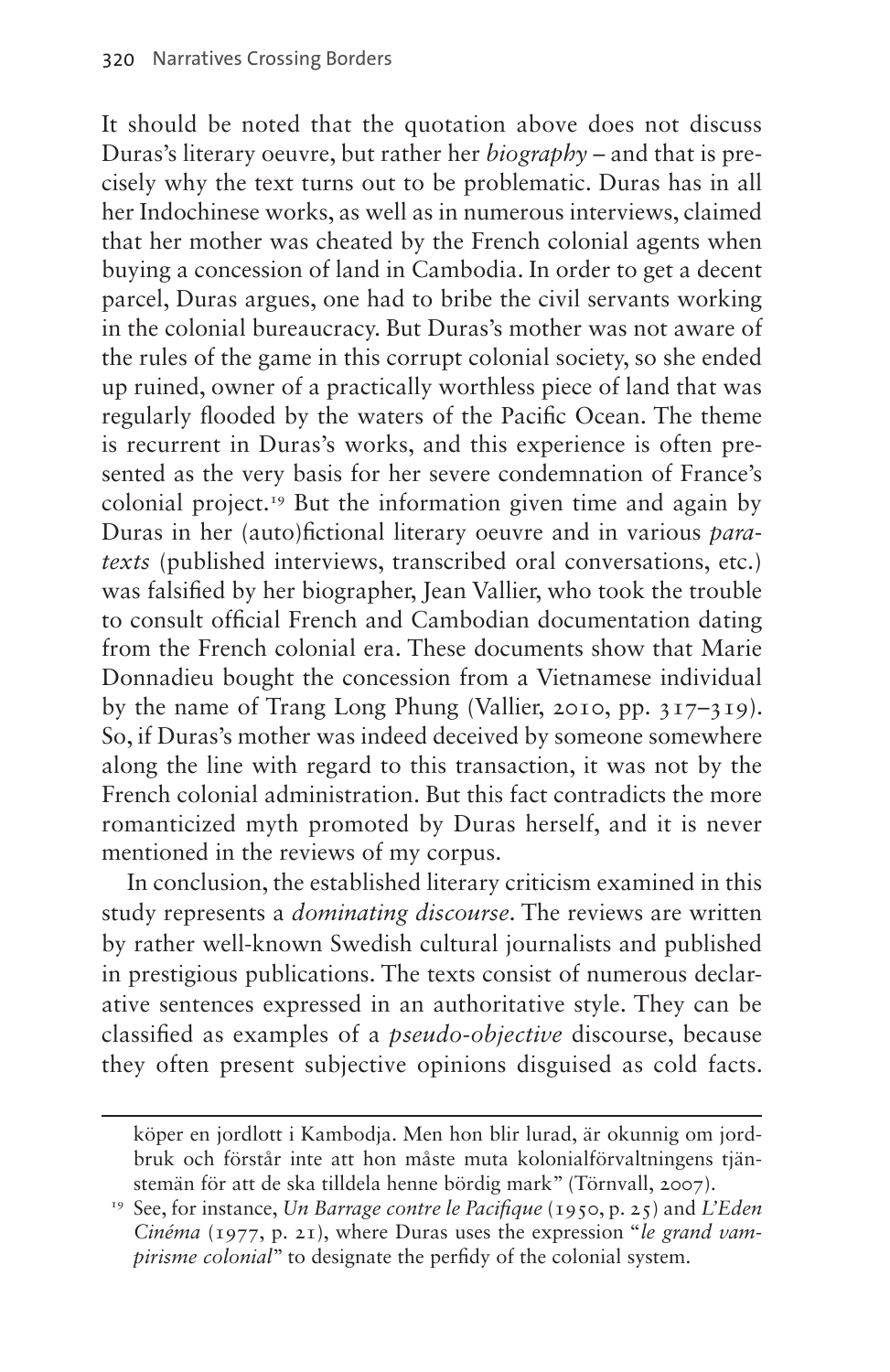Despite the authoritative tone used, the reviews are not devoid of error. The initiated reader may also find that the texts are characterized by a certain naivety, since they tend to confound fiction, myth and reality.

#### Reviews Published in the Blogosphere – An Alternative Literary Criticism

I will now present some representative examples of alternative literary criticism published on the Internet. The first example is a review of the Durassian essay *Att skriva* (English title: *Writing*):

Happy Saint Lucy's Day! Today I'm off to the Swedish church to see the procession of Saint Lucy. Very excited about that. But in the meantime I will show you what I've been reading lately:

First we have *Writing* by Marguerite Duras, which I got from Yrsa for my b'day. The book is partly about writing and creating, but it is also full of philosophical thoughts and anecdotes from her life. I don't understand everything in this book, but that's what I like. Because reading is also about being conveyed an emotion. It really is (Wiström,  $2015$  $2015$ ).<sup>20</sup>

In her definition of critical discourse analysis, Wodak (1997, p. 6) argues that a discourse is determined by the "situation, institution and social structure" that surround it; therefore, "discourse is socially constituted, as well as socially conditioned". We can see an example of this phenomenon, I believe, in the blogpost given above. The text is representative of the vast majority of alternative reviews in my corpus, insomuch as its distinguishing feature is a prose very much centered on the perspective of the individual reviewer – including five "*jag*" (I) and one "*min*" (my) referring to the blogger herself in the short excerpt. This detail, of

<span id="page-14-0"></span><sup>&</sup>lt;sup>20</sup> My translation. The original blogpost reads as follows: "Glad Lucia! Idag ska jag till svenska kyrkan för att se luciatåget. Mycket peppad på detta. Men under tiden kan ni få se vad jag har läst på sistone: Först ut har vi *Att Skriva* av Marguerite Duras, som jag fick av Yrsa på min fölsis. Boken handlar delvis om skrivandet och skapandet, men den är också fylld av filosofiska tankar och anekdoter från hennes liv. Jag förstår inte allt i den här boken, men det är också det jag tycker om. För läsning är så mycket mer än att få konkreta svar. Läsning handlar också om att bli förmedlad en känsla. Ju" (Wiström, 2015).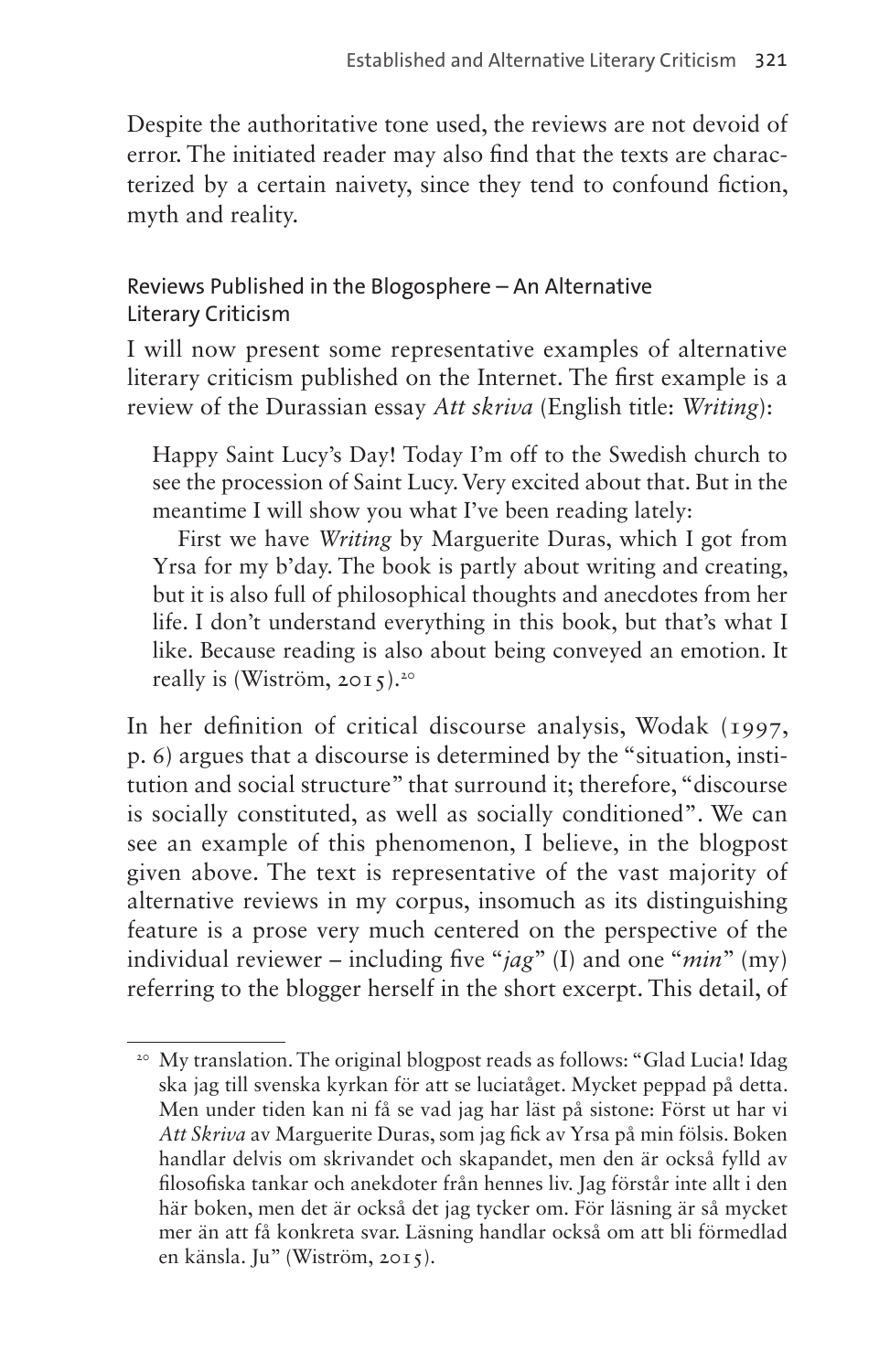course, distinguishes it quite clearly from the established criticism discussed above – which, as we have seen, is characterized by the neutral tone of traditional cultural journalism. It is a text that reveals glimpses of the reviewer's personal life ("Happy Saint Lucy's Day! Today I'm off to the Swedish church to see the procession of Saint Lucy. Very excited about that" [my translation]). We can also note that colloquial speech is used, the term "*fölsis*" being a slang abbreviation for "*födelsedag*" (birthday).

The second excerpt presented here is a review of *En fördämning mot Stilla Havet* (*The Sea Wall*) written by the pseudonym "Eli":

Many people have probably, like me, put up a wall against the outside world at one time or many times. A couple of years ago I erected real ramparts around myself, I still do sometimes when other people seem too annoying and I don't have the strength to deal with the pictures of reality.

[Descriptive text, résumé of the plot.]

I have only ever read *The Lover* by Duras, but there is no doubt that her fantastic language is present in this book as well, and I think I will love Duras's other books too (Eli, 2014).<sup>[21](#page-15-0)</sup>

Here we have another example of the bloggers' often egocentric point of view. The review is based on the individual's personal situation, overtly transmitting his or her own perception of the world. The reviewer speaks of his or her problematic relationship with other people.<sup>22</sup> The frequency of first-person pronouns in this excerpt is as high as in the first example: 5 "*jag*" (I), and 1 "*mig själv*" (myself), all referring to the blogger himself (or herself). The review shows how important it is that the literary text be relevant to the reader's own life. This aspect is also well-known in academic reader-response research. See, for instance, Sarland

<span id="page-15-0"></span><sup>&</sup>lt;sup>21</sup> My translation. The original text: "Många är vi nog som någon gång, eller många, haft en fördämning mot omvärlden. För några år sedan byggde jag upp verkliga vallar omkring mig själv, ibland gör jag det fortfarande när andra människor känns alltför påträngande och jag inte riktigt orkar med bilderna av verkligheten. […] Jag har tidigare bara läst *Älskaren* av Duras men det är ingen tvekan om att hennes fantastiska språk finns även i den här boken och jag tror jag kommer älska även Duras andra böcker" (Eli, 2014).

<span id="page-15-1"></span><sup>&</sup>lt;sup>22</sup> The sex of the individual is not clear in this case, because the chosen alias (Eli) may refer to a man as well as a woman.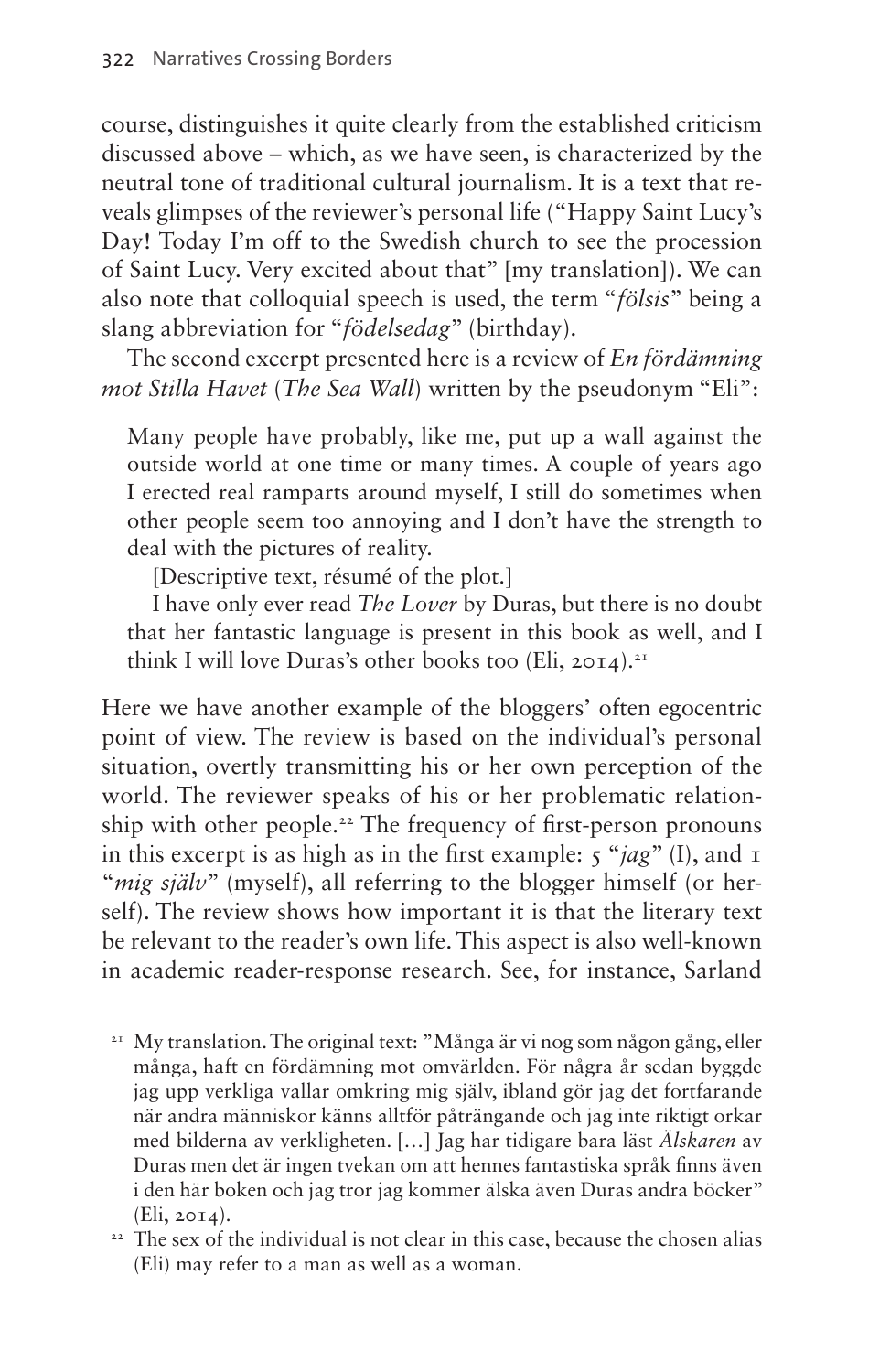(1991, pp. 79–90) who stresses the importance of "finding yourself in the text", especially for young and inexperienced readers.

In this case, the literary work is said to reflect the reviewer's own experiences. The blogger draws a parallel between the sea wall in the Durassian novel and the abstract and intangible walls erected by the reviewer to protect himself (herself) from the outside world.

Sometimes, a blogger may identify herself with Duras on a personal level, drawing parallels between their respective lives and their personalities – as can be seen in this review of *Att skriva* (*Writing*):

*Writing* is a book used in a creative-writing course that I am taking at the moment. I may have quoted Lagercrantz more often, but I recognize myself most in Duras. Not in the anguish and the despair, no: writing is, for me, a joy and intoxication. But I recognize myself in not knowing how not to write, that writing is a need. This quotation from page 13 illustrates a way in which Duras and I resemble one another:

*Writing was the only thing that inhabited my life and made it magical. I wrote. The writing has never abandoned me*.

Duras was probably not an easy person to live with. Nor am I. We both share the need to be alone, but I don't need to be physically isolated. Peacefulness and people who understand my need to write, that's the sort of loneliness amongst people I need. A dis-tance between me and my fellow being (Nilsson, 2015).<sup>[23](#page-16-0)</sup>

In this quotation, the navel-gazing perspective is perhaps even more salient than in the previous examples, with 10 "*jag*" (I), 4

<span id="page-16-0"></span><sup>23</sup> My translation. The original blogpost reads as follows: "*Att skriva* är kurslitteratur i en kurs i kreativt skrivande som jag läser just nu. Jag må ha citerat Lagercrantz mest, men det är Duras jag känner igen mig mest i. Inte i våndan och förtvivlan, nej: skrivandet för mig är en glädje och ett rus. Men jag känner igen mig i att jag inte vet hur man låter bli att skriva, att skrivandet är ett behov. Detta citat från sidan 13 illustrerar på ett sätt som jag och Duras är lika på: *Att skriva var det enda som befolkade mitt liv och gjorde det magiskt. Jag skrev. Skrivandet har aldrig övergett mig*. Duras var nog inte en lätt person att leva med. Jag är inte heller det. Behovet att vara ensamma har vi båda, men jag behöver inte vara fysiskt ensam. Ostördhet och människor som förstår att jag behöver skriva, den typen av ensamhet bland folk behöver jag. Ett avstånd mellan mig och min medmänniska" (Nilsson, 2015).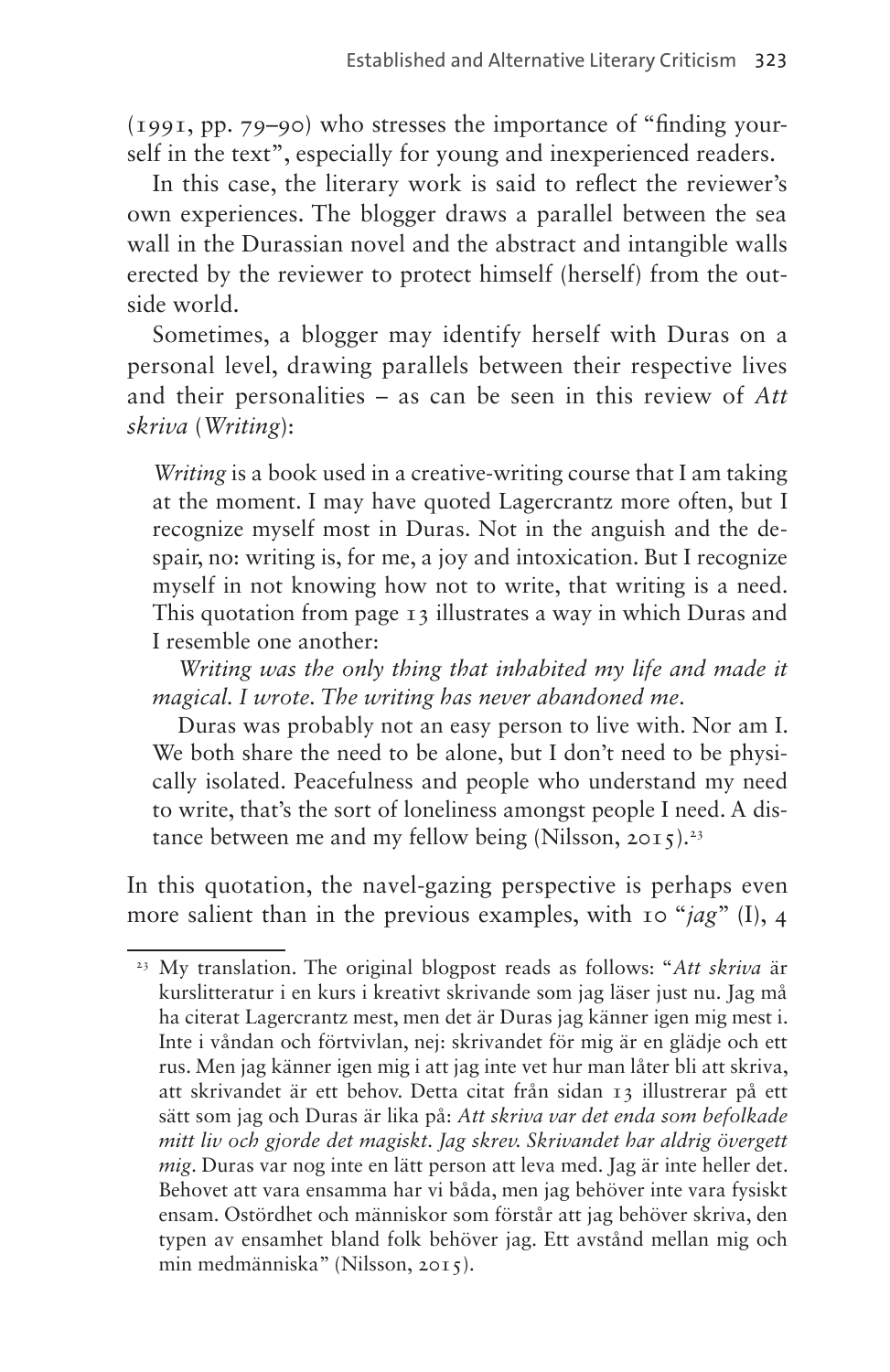"*mig*" (me), and 1 "*min*" (my), all referring to the blogger herself in the above extract. The reviewer reveals that she has read *Writing* as a course assignment. She may have quoted another author (Lagercrantz) more often, she says, but she "recognize[s] [her]self most in Duras", and she finds a quotation that illustrates the way in which she and Duras resemble each other. She draws another parallel between their personalities when arguing that "Duras was probably not an easy person to live with. Nor am I" [my translation]. Then she proceeds to explain in what way she believes they are alike.

One might think that this kind of extremely self-centered review would be of interest only to the individual blogger. However, quite the opposite is true. These *prosumers* have become commercially important agents due to their sometimes large number of *followers*, readers who rely on their literary judgment and who are, one gathers, big consumers of literature (*cf*. Steiner, 2012, p. 61). Therefore, the subjective opinions expressed in these reviews have a commercial value. The reviews are important to publishing houses and to booksellers because they serve as advertisements, regardless of whether the opinion expressed be positive or negative[.24](#page-17-0) It is, in fact, most often positive. An individual who expresses his or her opinions on a personal blog is more likely to write about literature that he or she likes than about books that he or she finds uninteresting or boring. When the blogger quoted above gives Duras's essay five stars out of five and concludes her review with the euphoric phrase "One thing's for sure: I've got to get my own copy of *Writing*!" [my translation], it is obviously her personal and spontaneous opinion. And from her readers' point of view, this kind of praise will always be more relevant and

<span id="page-17-0"></span><sup>&</sup>lt;sup>24</sup> For the reader's (and potential buyer's) convenience, the reviews are sometimes linked to other reviews of the same literary work, and to online bookstores, where it can be purchased. See the following example regarding a review of *The Lover*: "Others who have written about the novel are Bokstugan and TinaO. You'll find it, for instance, at Adlibris and Bokus" [my translation]. [\(http://www.bokblomma.com/11261](http://www.bokblomma.com/11261/­duras-marguerite/alskaren) [/duras-marguerite/alskaren\)](http://www.bokblomma.com/11261/­duras-marguerite/alskaren). The words underlined in the quotation represent a *hyperlink*, which means that when the reader clicks on them, he or she is automatically redirected to these websites.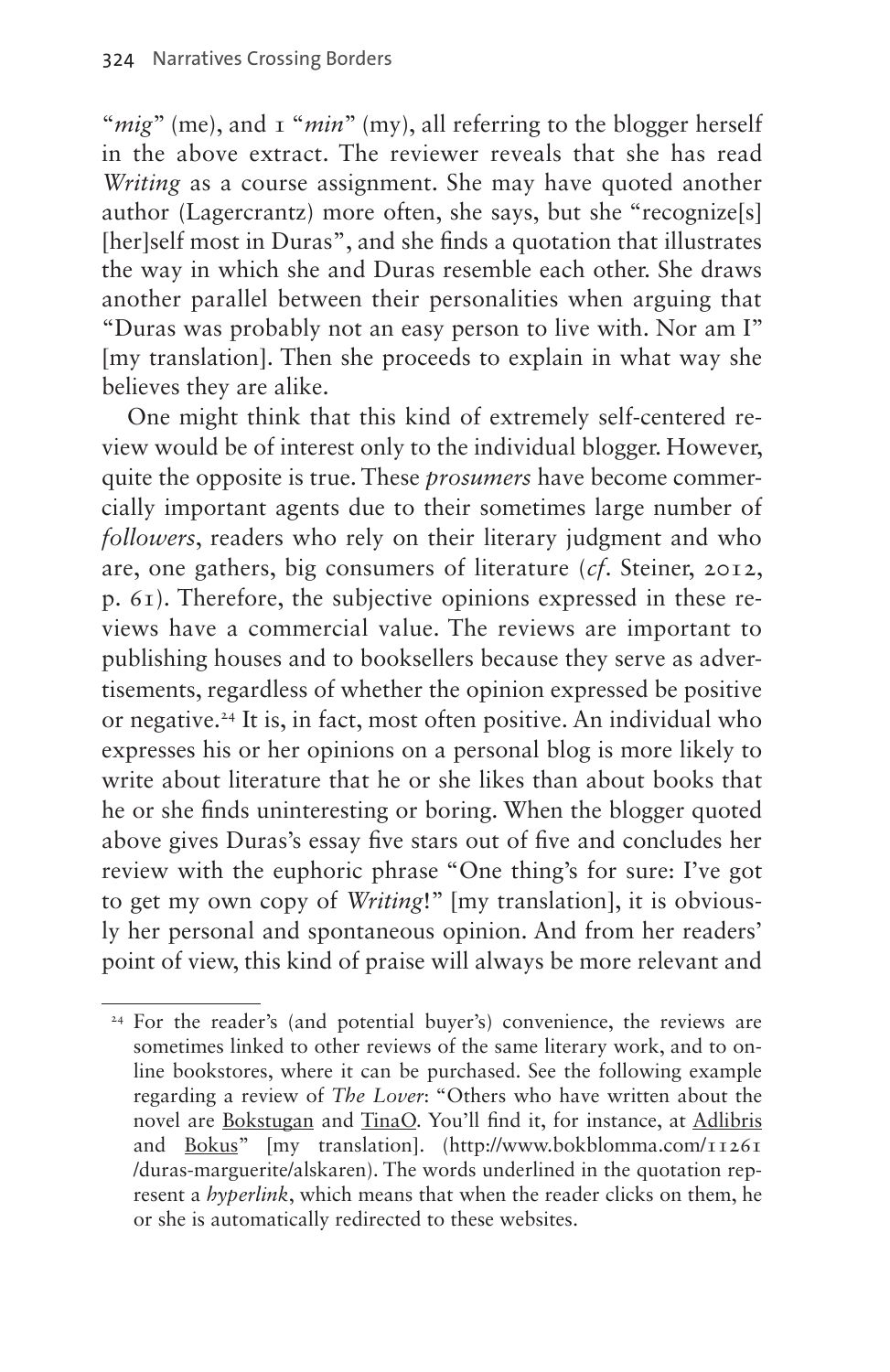interesting than a "normal" advertisement, or even a review emanating from the sphere of established criticism.

A prosumer may also assume the role of a promotor of the literature discussed in direct interaction with the readers – as illustrated in this short dialogue, which follows the review of *The Sea Wall* discussed above:

[Reader: comment] It seems really interesting. I have considered reading something by Duras for a long time, but I have never got around to doing it.

[Blogger: reply] I'm sure you'd like her!<sup>25</sup>

When the reader of the blog states that she has never read a work written by Duras, the blogger (Eli) replies "I'm sure you'd like her!", which looks very much like an incitement to read (and maybe even to purchase) a work by the author.

Manifestly, the bloggers in my corpus have no problem revealing their sometimes limited knowledge, understanding and familiarity with the subject matter, i.e., Duras's literary work and the context surrounding it:

I don't understand everything in this book, but that's what I like  $(Wistr\ddot{o}m, 2015).^{26}$ 

I have only ever read *The Lover* by Duras, but there is no doubt that her fantastic language is present in this book as well, and I think I will love Duras's other books too (Eli,  $20I4$ ).<sup>27</sup>

[I] have just finished Marguerite Duras's *Ten-Thirty on a Summer Night* from 1960, a short and exquisite novel. It's the first book by Duras that I have read, but I immediately felt the urge to read more (Flynner,  $20I4$ ).<sup>28</sup>

<span id="page-18-0"></span><sup>&</sup>lt;sup>25</sup> My translation. The original dialogue reads: "[Reader: comment] Den verkar helt klart intressant. Jag har länge tänkt att läsa något av Duras, men det har aldrig blivit av. [Blogger: reply] Jag tror absolut du skulle gilla henne!" <http://elilaserochskriver.se/fordamningar-som-brister/>

<span id="page-18-1"></span><sup>&</sup>lt;sup>26</sup> Wiström, 2015, my translation.

<span id="page-18-2"></span><sup>&</sup>lt;sup>27</sup> Eli, 2014, my translation.

<span id="page-18-3"></span><sup>&</sup>lt;sup>28</sup> Flynner, 2014, my translation. The original blogpost reads as follows: "Nyss läst ut Marguerite Duras *Halv elva en sommarkväll* från 1960, en kort och underbar roman. Det är den första Duras-boken jag läst, men jag får omedelbart lust att läsa fler."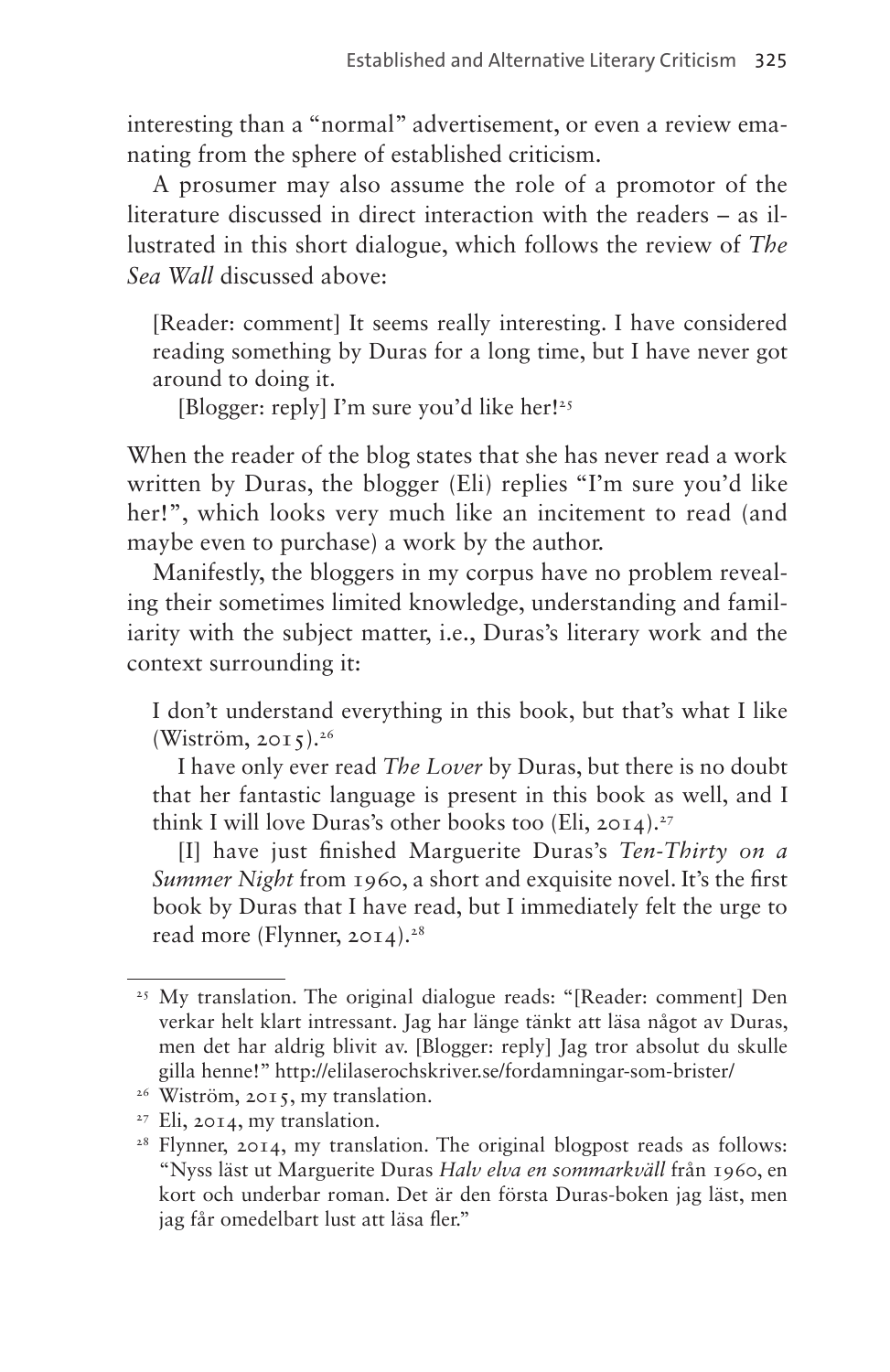There are many classics written by women out there, and there are many that I haven't read. I got a tip concerning Marguerite Duras and chose her book *The Lover* (Lager, 2014).[29](#page-19-0)

*The Lover* is about a young woman who is raised in the French colony "Indochina" (nowadays Vietnam, Google has informed me) with her impoverished mother and her brothers (Linnea, 2014).<sup>[30](#page-19-1)</sup>

In the examples quoted here, we can see how the reviewers reveal how they had no – or very limited – previous experience of Duras's oeuvre before reading the novel that they have chosen to present on their blog. One blogger (Wiström) is not afraid to admit that there are aspects of the literary work that she does not fully comprehend, and another individual (Linnea) openly admits to having to use the search engine *Google* to find the meaning of the word Indochina. This very frank and somewhat intimate way of approaching the subject matter seems to be a strategy used by the bloggers to create a nice and relaxed atmosphere, and to build a personal relationship with the readers. Obviously, the bloggers want to avoid a highbrow attitude, and they make it very clear that they do not intend to speak to the audience from a patronizing perspective. On the contrary, the message transmitted is that these non-established critics have no pretensions of knowing more than the implied reader of the review.

This open-hearted and down-to-earth attitude of the reviewers is a characteristic feature of the criticism found in the blogosphere. I would like to link it to one of the assumptions of this study, namely that it is an *alternative discourse*. Apparently, there is no fear of appearing ignorant or ill-informed in this arena, maybe because these individuals have no positions of power to defend in the field of cultural production. The people who express themselves on personal blogs on the Internet do not normally belong to the cultural elite, and therefore they do not have access to the prestigious tribunes of the traditional press. If anything, they represent

<span id="page-19-0"></span><sup>29</sup> Lager, 2014, my translation. The original text: "Det finns många klassiker skrivna av kvinnor därute och det är många som jag inte har läst. Jag fick tips om Marguerite Duras och valde hennes bok *Älskaren*."

<span id="page-19-1"></span><sup>30</sup> Linnea, 2014, my translation. The original text: "*Älskaren* handlar om en ung kvinna som växer upp i den franska kolonin "Indokina" (nuvarande Vietnam, har jag googlat mig till) med sin fattiga mor och sina bröder."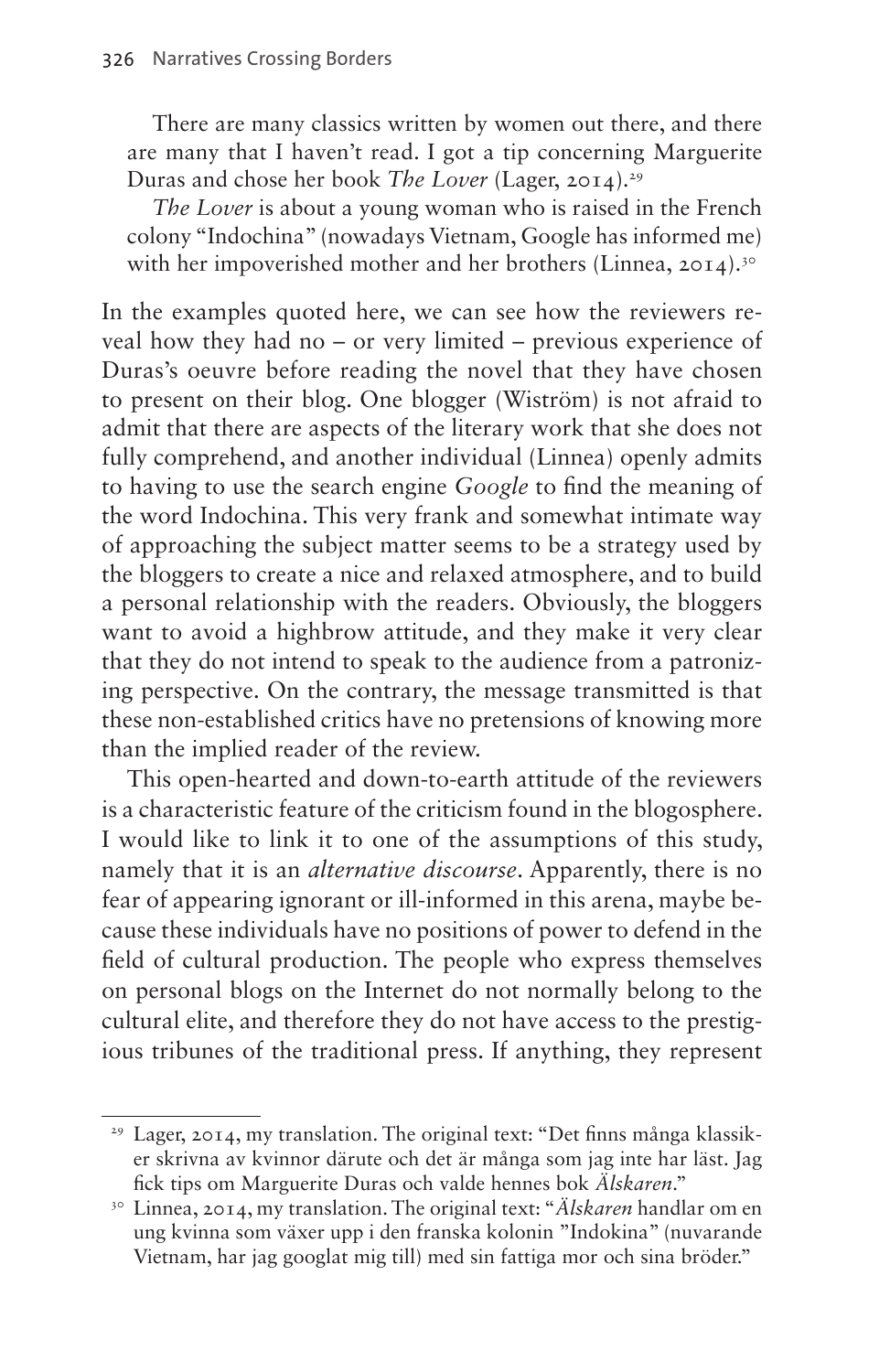voices speaking from the margins of the literary field. See, for instance, Van Dijk's (2001, pp. 355–356) discussion, quoted above, about how the elite tend to control the public discourse – and how ordinary people tend to be locked out of these arenas.

In the *dominating discourse* of the established criticism, on the other hand, there are no examples of this tendency to reveal various shortcomings. As we have seen above, this discourse is characterized by an authoritative tone and a great number of declarative sentences.

#### Interaction on the Internet

Generally speaking, the interaction is not very developed in my corpus, even though the Internet allows for a great deal of communication between people. In most cases, if there is any dialogue at all, the original blogpost is followed by a single question or a short comment by a reader, who then receives a reply from the blogger. Very few Internet reviews in my corpus transgress this basic structure of interaction. In fact, there is really only one clear exception to this rule: a review of the Durassian novel *The North China Lover* written by the literary author and publisher Bo Cavefors, and published as a "guest review" on the website *Dagens bok*. It is worth noticing that Cavefors distinguishes himself from the vast majority of Internet reviewers present in the corpus insomuch as he has a long career in the field of cultural production. He has accumulated a great deal of symbolic capital and is, presumably, a rather well-known figure in the eyes of the reading public. Therefore, he must without any doubt be regarded as an established voice in the literary field.

This text (Cavefors, 2007) attracted no fewer than 21 comments in the weeks following its online publication in April of 2007. The reason for this is, presumably, the reviewer's somewhat provocative presentation and argumentation.<sup>31</sup> In his reading of Duras's novel, he chooses to focus on two of the many themes present in the text, namely that of the main character's (a teenage girl's) sexual relationship with an adult man, and that of the incestuous bond between the young girl and her brother. Since

<span id="page-20-0"></span><sup>&</sup>lt;sup>31</sup> The title of the review is "Duras om barnets rätt till sexualitet" ("Duras on the child's right to sexuality" [my translation]).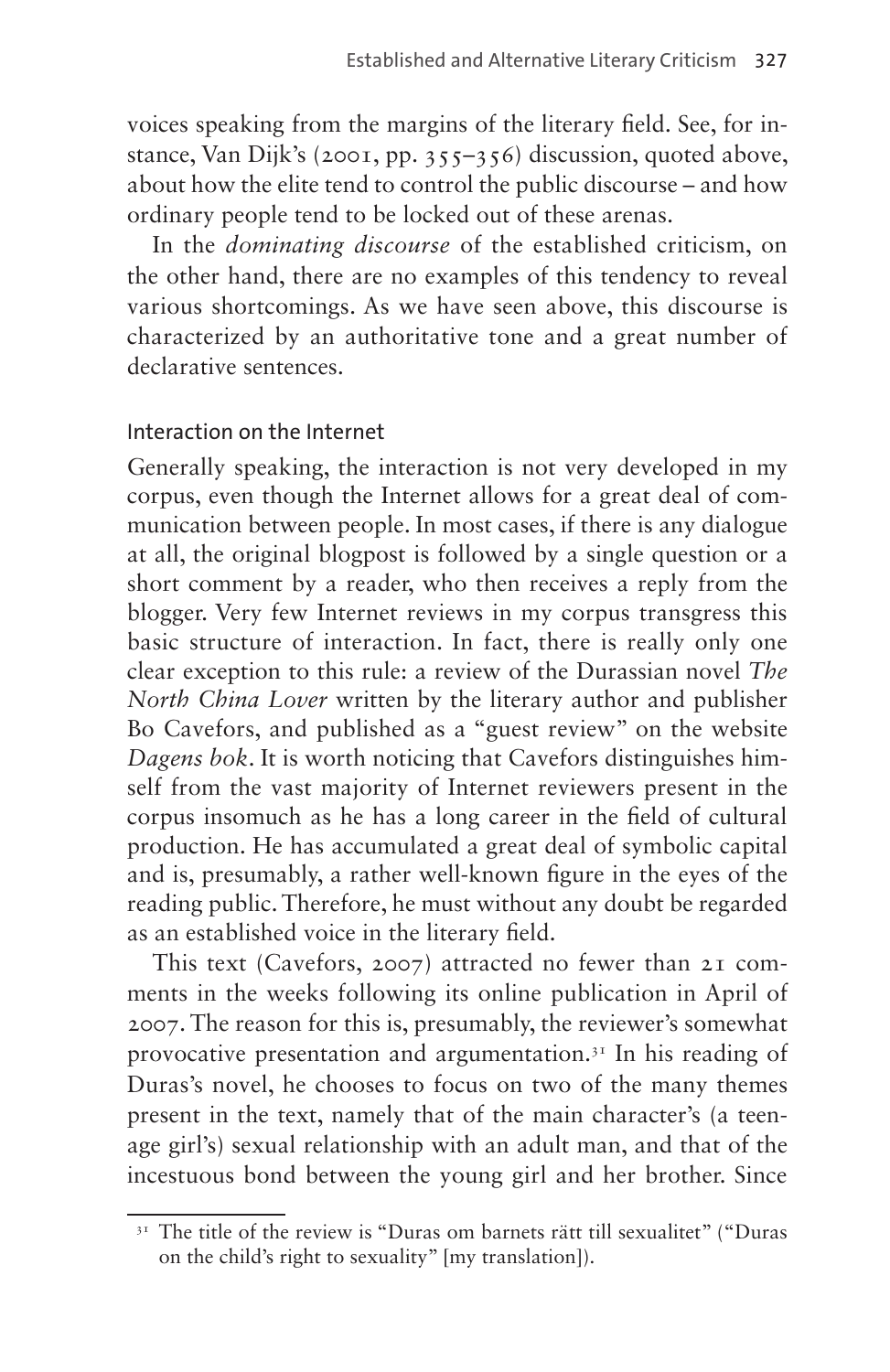Cavefors disregards other important aspects of the narrative (such as the unequal and power-based relations between colonizer and colonized, and the rather complex relationship between mother and daughter in the novel), the reader of the review can easily get a slightly biased impression of the story, especially of course if he or she has not read the novel beforehand. The reviewer expresses a very favorable opinion of the way in which Duras treats the sexual theme. "It is courageous and it is magnificent" [my translation], his conclusion reads.

Some commentators found the review provocative, and this resulted in an exchange of opinions and ideas that wildly exceeds anything else that can be found in the corpus, with regard to interaction. Here are two of the many hostile reactions:

Besides the fact that the review is poorly written, I am very disturbed by the non-arguing, blind ovation. Children and adult sexuality have nothing to do with each other. The child may well have taken the initiative; an adult should nonetheless never have sex with children. And how can it be considered as psychological profoundness and inner strength for a fifteen-year-old girl to have sex with her younger brother?? (Sanna)<sup>32</sup>

c'mon, really, the review is disgusting and stupid. a not very enviable combination. would be nice if *dagens bok* could proofread its reviewers (Viktor)[.33](#page-21-1)

Manifestly, these commentators find the review highly immoral. There is no indication that they have actually read the novel, so the moral outcry more likely concerns the review only. We can

<span id="page-21-0"></span><sup>&</sup>lt;sup>32</sup> My translation. The original comment reads as follows: "Förutom att detta är en dåligt skriven recension blir jag väldigt illa berörd av det oargumenterande, blinda hyllandet. Barn och vuxensexualitet har ingenting med varandra att göra. Må så vara om det var barnet själv som tog initiativet, men en vuxen ska ändå aldrig ha sex med barn. Och hur kan det ses som besvis [*sic*] på mentalt djup och inre styrka att en femtonårig flicka har sex med sin lillebror??" [http://dagensbok.com/2007/04/07](http://dagensbok.com/2007/04/07/marguerite-duras-alskaren-fran-norra-kina) [/marguerite-duras-alskaren-fran-norra-kina.](http://dagensbok.com/2007/04/07/marguerite-duras-alskaren-fran-norra-kina)

<span id="page-21-1"></span><sup>33</sup> My translation. In Swedish: "alltså verkligen, recensionen är otäck och enfaldig. en mycket litet avundsvärd kombination. vore bra om dagens bok korrläste sina recensenter". [http://dagensbok.com/2007/04/07/marguerite](http://dagensbok.com/2007/04/07/marguerite-duras-alskaren-fran-norra-kina) [-duras-alskaren-fran-norra-kina](http://dagensbok.com/2007/04/07/marguerite-duras-alskaren-fran-norra-kina).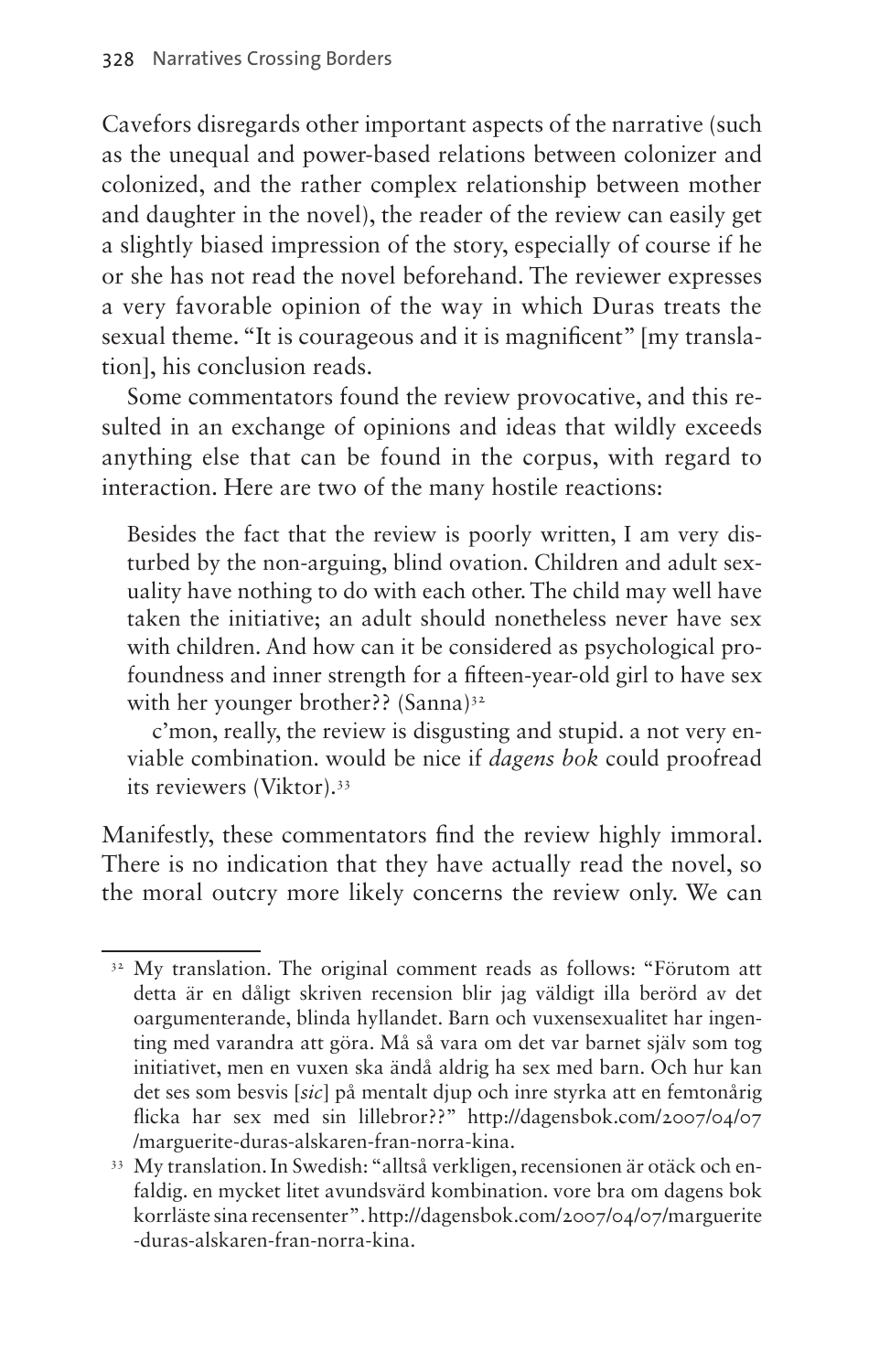also note that the commentators make no distinction between reality and the fictional universe. They condemn the sexual relations represented in the literary text in the same way as they would, presumably, condemn similar relations conducted in the real world.

Other readers choose to stand up for the reviewer. Viktor's contribution, for instance, is met with opposition by another person (Daniel), who reads between the lines of the comment and interprets it as a call for censorship. One commentator (Daniel M, unclear if it is the same individual as "Daniel" above) says that he finds this review better than anything else published on the website *Dagens bok*:

Viktor; I also don't understand what you mean by proofreading, you seem to be referring to some kind of censorship (Daniel).[34](#page-22-0)

The review is truly excellent. It reaches a level that *[dagensbok](http://dagensbok.com) [.com](http://dagensbok.com)* seldom attains, or even dares strive for (Daniel M).[35](#page-22-1)

One observation can be made after examination of the corpus of this study: without the inclusion of a provocative element, as in the example discussed above, it is apparently rather difficult to create a genuine exchange of literary and aesthetic ideas on the Internet. Hence, the interactive possibilities of *Web 2.0* are often underutilized by the bloggers and their readers.<sup>36</sup>

## **Conclusions**

The alternative criticism published on the Internet is a rather new phenomenon, and one that has enriched the literary debate insomuch as it allows ordinary readers – i.e., individuals who do not occupy positions of power in the field of cultural production – to discuss literary works and express their point of view publicly.

<span id="page-22-0"></span><sup>34</sup> My translation. In Swedish: "Viktor; Jag förstår inte heller vad du menar med korrläsning, du verkar vara ute efter någonslags censur". [http://](http://dagensbok.com/2007/04/07/marguerite-duras-alskaren-fran-norra-kina) [dagensbok.com/2007/04/07/marguerite-duras-alskaren-fran-norra-kina.](http://dagensbok.com/2007/04/07/marguerite-duras-alskaren-fran-norra-kina)

<span id="page-22-1"></span><sup>35</sup> My translation. In Swedish: "Recensionen är verkligen storartad. Den når verkligen nivåer som [dagensbok.com](http://dagensbok.com) sällan når, eller ens vågar sträva efter". [http://dagensbok.com/2007/04/07/marguerite-duras-alskaren-fran-norra](http://dagensbok.com/2007/04/07/marguerite-duras-alskaren-fran-norra-kina) [-kina](http://dagensbok.com/2007/04/07/marguerite-duras-alskaren-fran-norra-kina).

<span id="page-22-2"></span><sup>36</sup> Comparable results may also be found in previous studies: see, for instance, Aronsson (2012, pp. 77–88) and Söderlund (2012, p. 197).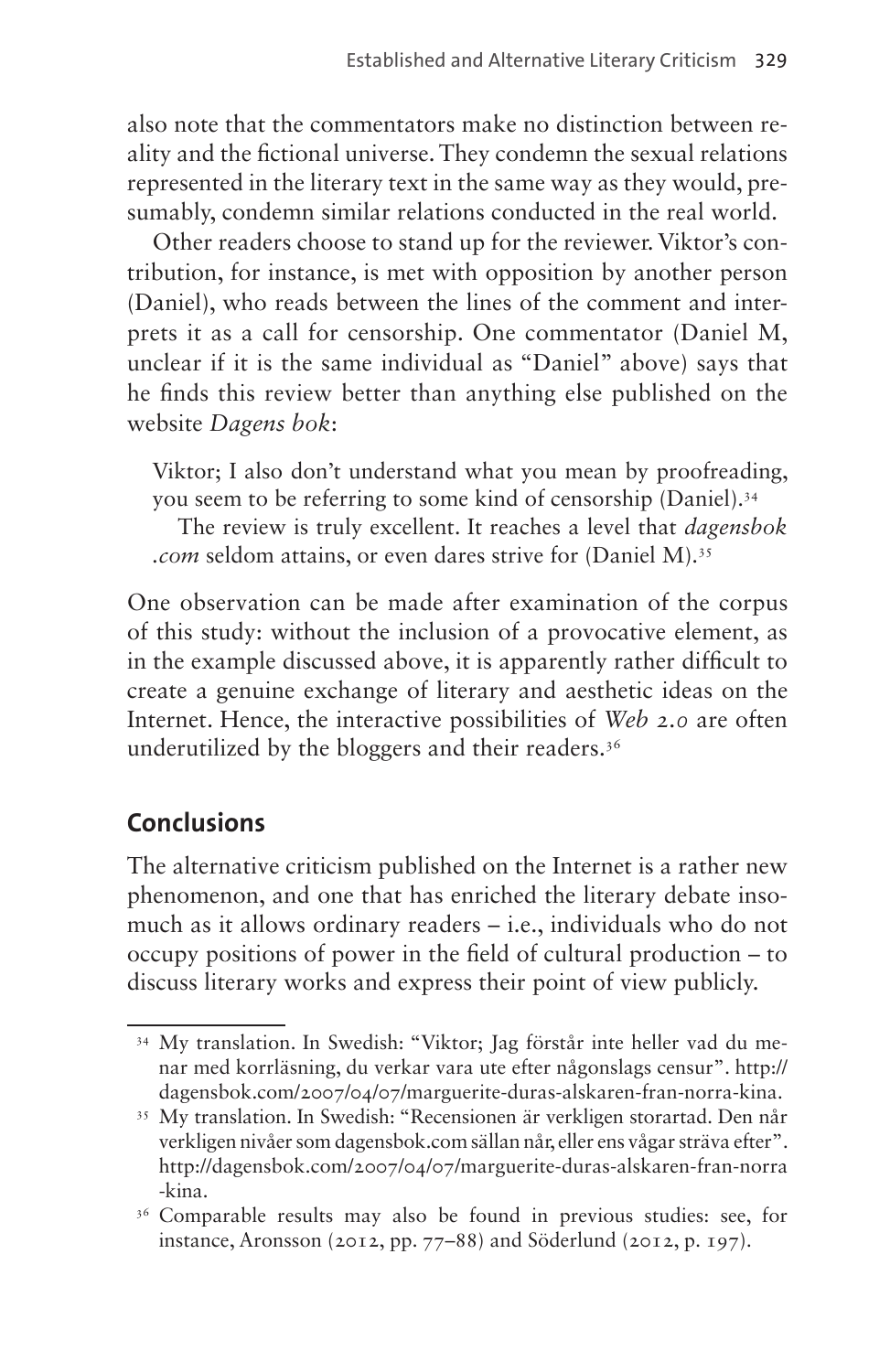It may be noted that there is a majority of women reviewers in the alternative literary criticism examined here – but the same is true, in fact, of the established criticism published in the Swedish press.[37](#page-23-0) Thus, judging from the corpus of this particular study, the "prescriptions of silence" imposed on women, and identified by Sheldon (1997, p. 228), seem to have disappeared from both arenas in the early twenty-first century (that is, in Sweden – the situation may be quite different in another cultural context). One should also remain careful when interpreting these results; Marguerite Duras is a female, and some would also say a *feminist*, writer. Therefore, her oeuvre is likely to appeal to women readers more than might the average novel on the market. It remains to be seen if women reviewers would outnumber critics of the masculine gender also in a reader-response study focusing on a hardboiled and macho *male* literary work.

The questions formulated in the introduction of the study read as follows: What are the main characteristics of the *dominating discourse* of the established criticism, and what are the main characteristics of the *alternative discourse* in the blogosphere? We can now conclude that the alternative criticism is a form of literary commentary that, in many ways, differs from the established criticism. In fact, my corpus shows that the bloggers do not try to duplicate the established critics by imitating the reviews published in the traditional press. On the contrary, they often write openly subjective reviews – private opinions expressed in a, sometimes, intimate tone. The bloggers do not seem afraid to reveal their lack of knowledge or experience – and by playing the "amateur card", they aim, presumably, to create a friendly and non-prestigious atmosphere in their respective literary blogs. On the other hand, the interaction in these blogs is rather underdeveloped – the only exception being a provocative review that has attracted many comments. This example (Bo Cavefors's reading of *The North China Lover*) is the only one in the corpus that contrasts with the warm and good-natured ambience of mutual agreement reigning

<span id="page-23-0"></span><sup>37</sup> See Aronsson (2016, pp. 7–9). As a matter of fact, the same thing can be said about the academic research focusing on the works of Marguerite Duras that has been quoted in the study – it is also dominated by female scholars.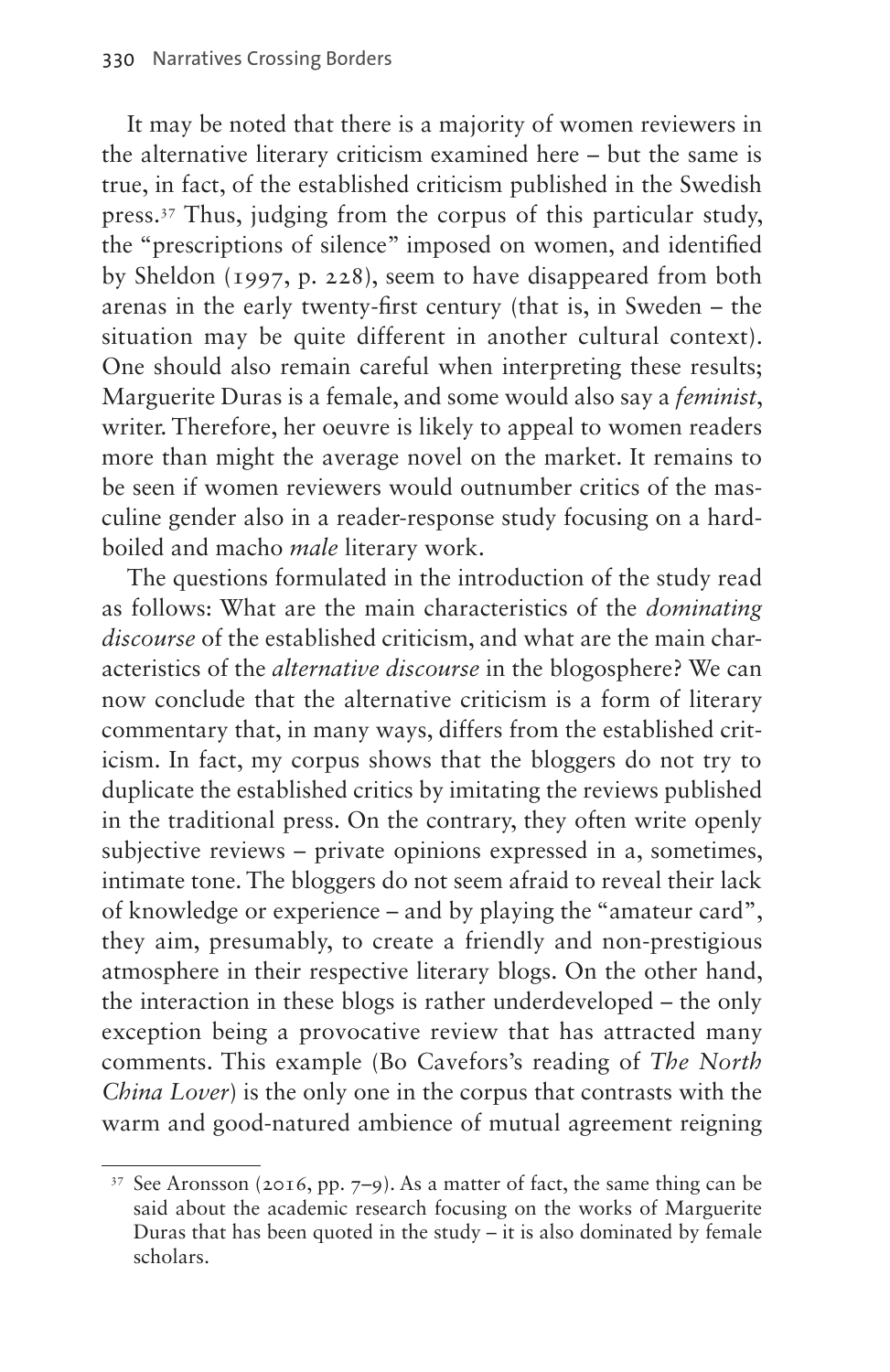in this part of the blogosphere. This reviewer has an impressive CV that sets him apart from the other online critics present in the corpus. Quite clearly, his long career in the literary field makes him an established critic – a fact that distinguishes him from the other online reviewers who, if anything, represent alternative voices, or voices speaking "from the margins" of the literary field.

The results show that the two types of reviews examined here (established and alternative criticism) are characterized by very different discourses. Hence, the material analyzed in this study cannot be said to illustrate the *convergence culture* described by Jenkins (2006). The *dominating discourse* of the established critics is characterized by an authoritative style and many declarative sentences, even if the reviews of Marguerite Duras's oeuvre are by no means devoid of errors – as has been shown above. I have labelled this discourse *pseudo-objective*, because the neutral journalistic prose employed in the reviews – where the writer remains "invisible" – often implies that subjective opinions are disguised as cold facts. In the material gathered for this study, the *alternative discourse* of the bloggers appears as the exact opposite. These individuals make a point of being openly subjective, frequently writing their reviews from a navel-gazing perspective. I have called these actors *prosumers*, because they combine the role of the consumer with that of the producer. The rise of these prosumers in the field of literary response illustrates the *participatory culture* highlighted by, for instance, Jenkins, Ito and Boyd (2015).

### **References**

- Ahlstedt, E. (2003). *Le « Cycle du Barrage » dans l'œuvre de Marguerite Duras*. Göteborg: Acta Universitatis Gothoburgensis (Romanica Gothoburgensia 50).
- Ardelet, C. and Brial, B. (2011). "Influence des recommandations d'internautes: le rôle de la présence sociale et de l'expertise," *Recherche et Applications en Marketing*, 26(3), pp. 45–69, [Online]. Available at:<http://ram.sagepub.com/content/26/3/45.full.pdf+html> (Accessed: 07 April 2016).
- Aronsson, M. (2012). "La réception sur Internet de *Kiffe kiffe demain* de Faïza Guène," in Ahlstedt, E., Benson, K., Bladh, E., Söhrman,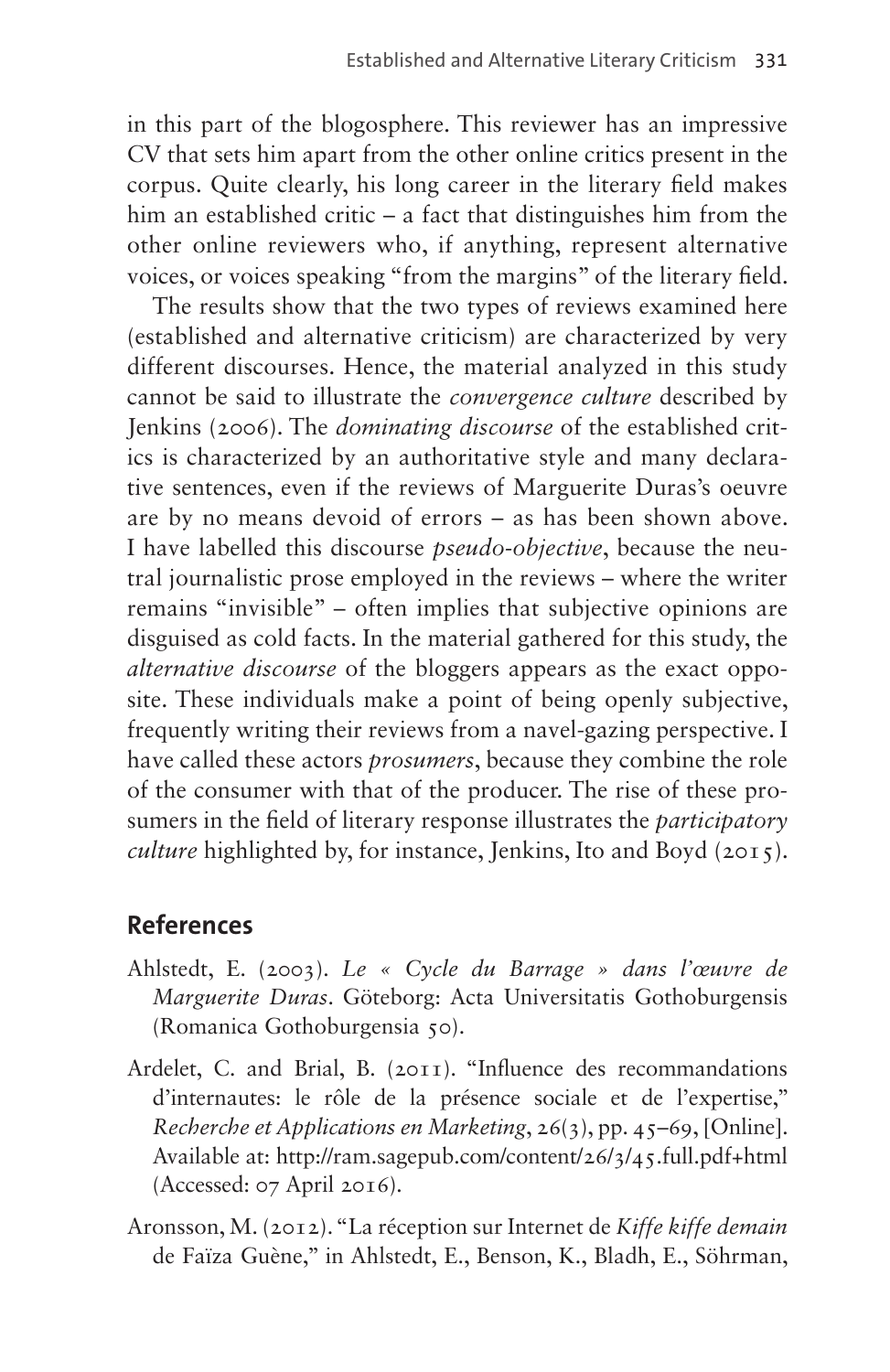I. and Åkerström, U. (eds.) *Actes du XVIIIe congrès des romanistes scandinaves / Actas del XVIII congreso de romanistas escandinavos*. Göteborg: Acta Universitatis Gothoburgensis (Romanica Gothoburgensia 69), pp. 63–80.

——— (2013). "Le Thème de l'étranger chez Marguerite Duras et Tayeb Salih. Quelques aperçus," in Limam-Tnani, N. (ed.) *Marguerite Duras. Altérité et étrangeté ou la douleur de l'écriture et de la lecture*. Rennes: Presses Universitaires de Rennes, pp. 187–198.

- ——— (2016). "La réception de Marguerite Duras en Suède. La critique professionnelle et non-professionnelle," *Moderna språk*,  $110(2)$ , pp.  $1-24$ , [Online]. Available at: [http://ojs.ub.gu.se/ojs](http://‌ojs.ub.gu.se/‌ojs/index.php/modernasprak/article/view/3712/3079) [/index.php/modernasprak/article/view/3712/3079](http://‌ojs.ub.gu.se/‌ojs/index.php/modernasprak/article/view/3712/3079) (Accessed: 30 July  $2017$ ).
- Beckman, Å. (2012). "Marguerite Duras: 'En fördämning mot Stilla havet'," *Dagens Nyheter*, 25 June [Online]. Available at: [http://](http://www.dn.se/dnbok/bokrecensioner/marguerite-duras-en-fordamning-mot-stilla-havet/) [www.dn.se/dnbok/bokrecensioner/marguerite-duras-en-ford](http://www.dn.se/dnbok/bokrecensioner/marguerite-duras-en-fordamning-mot-stilla-havet/) [amning-mot-stilla-havet/](http://www.dn.se/dnbok/bokrecensioner/marguerite-duras-en-fordamning-mot-stilla-havet/) (Accessed: 03 March 2016).
- Bouthors-Paillart, C. (2002). *Duras la métisse. Métissage fantasmatique et linguistique dans l'œuvre de Marguerite Duras*. Genève: Droz.
- Carlsson, S. (2010). *Skrivarbok. Om konsten att skriva prosa, poesi och journalistik*. Västerås: Faun.
- Cassirer, P. (2003). *Stil, stilistik & stilanalys*. Stockholm: Natur och Kultur.
- Cavefors, B. (2007). "Duras om barnets rätt till sexualitet," *Dagens Bok*, 07 April [Online]. Available at: [http://dagensbok.com/2007/04/07](http://dagensbok.com/2007/04/07/marguerite-duras-alskaren-fran-norra-kina/) [/marguerite-duras-alskaren-fran-norra-kina/](http://dagensbok.com/2007/04/07/marguerite-duras-alskaren-fran-norra-kina/) (Accessed: 03 March 2016).
- Chalonge, F. de (2014). "Dans l'Orient de Marguerite Duras, que sont les Orientaux devenus?," in Chalonge, F. de, Mével, Y. & Ueda, A. (eds.) *Orient(s) de Marguerite Duras*. Amsterdam and New York: Rodopi, pp. 29–42.

Duras, M. (1950). *Un Barrage contre le Pacifique*. Paris: Gallimard.

——— (1977). *L'Éden Cinéma*. Paris: Gallimard.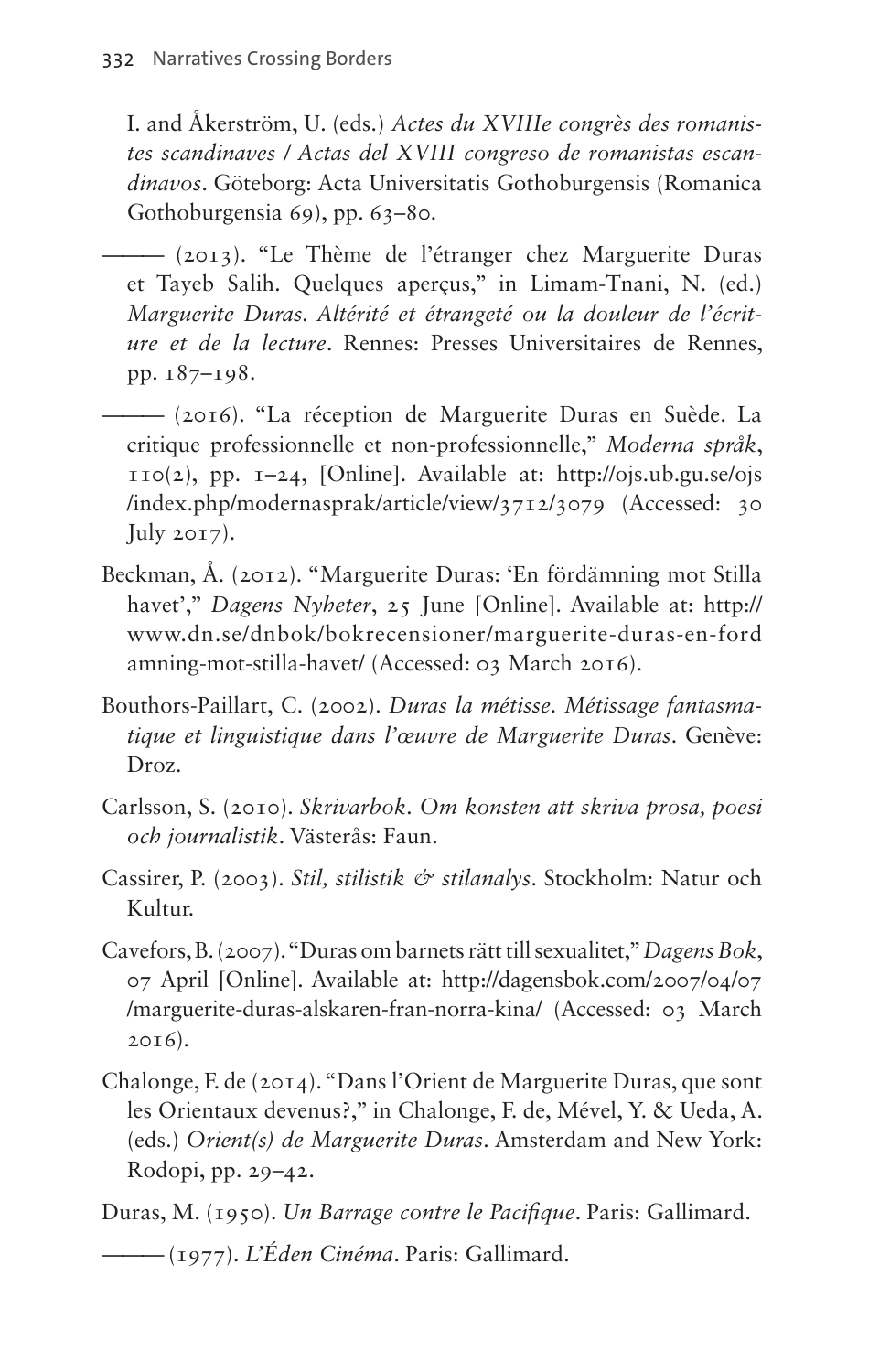- Duras, M. and Porte, M. (1977). *Les Lieux de Marguerite Duras*. Paris: Éditions de Minuit.
- Eli (2014). "Fördämningar som brister," *Eli läser och skriver*, 25 May [Online]. Available at: [http://elilaserochskriver.se/fordamningar](http://elilaserochskriver.se/fordamningar-som-brister/) [-som-brister/](http://elilaserochskriver.se/fordamningar-som-brister/) (Accessed: 03 March 2016).
- Findahl, O. (2013). *Svenskarna och internet 2013*. Stockholm: Stiftelsen för internetinfrastruktur (.se internetstatistik) [Online]. Available at: <https://www.iis.se/docs/SOI2013.pdf>(Accessed: 12 August 2017).
- Flynner, A. (2014). "Marguerite Duras Halv elva en sommarkväll," *annikaflynner.blogg*, 14 July [Online]. Available at: [http://annikaf](http://annikaflynner.blogg.se/2014/july/marguerite-duras-halv-elva-en-sommarkvall-2.html) [lynner.blogg.se/2014/july/marguerite-duras-halv-elva-en-somm](http://annikaflynner.blogg.se/2014/july/marguerite-duras-halv-elva-en-sommarkvall-2.html) [arkvall-2.html](http://annikaflynner.blogg.se/2014/july/marguerite-duras-halv-elva-en-sommarkvall-2.html) (Accessed: 03 March 2016).
- Högström, J. (2015). "På andra sidan misären," *Sydsvenska Dagbladet*, 16 April [Online]. Available at: [http://www.sydsven](http://www.sydsvenskan.se/kultur--nojen/bocker/bokrecensioner/pa-andra-sidan-misaren/) [skan.se/kultur--nojen/bocker/bokrecensioner/pa-andra-sidan](http://www.sydsvenskan.se/kultur--nojen/bocker/bokrecensioner/pa-andra-sidan-misaren/) [-misaren/](http://www.sydsvenskan.se/kultur--nojen/bocker/bokrecensioner/pa-andra-sidan-misaren/) (Accessed: 03 March 2016).
- Jenkins, H. (2006). *Convergence Culture. Where Old and New Media Collide*. New York and London: New York University Press.
- Jenkins, H., Ito, M. and Boyd, D. (2015). *Participatory Culture in a Networked Era*. Cambridge: Polity.
- Kåreland, L. (2014). "Marguerite Duras," *Dixikon*, 23 July [Online]. Available at: [http://www.dixikon.se/marguerite-duras/](http://‌www.‌dixikon.se/‌marguerite-duras/) (Accessed: 03 March 2016).
- Lager, H. (2014). "Recension: Duras, Marguerite; Älskaren; 1984," *Feministbiblioteket*, 28 January [Online]. Available at: [http://](http://feministbiblioteket.se/recension-duras-marguerite-alskaren-1984/) [feministbiblioteket.se/recension-duras-marguerite-alskaren-1984/](http://feministbiblioteket.se/recension-duras-marguerite-alskaren-1984/) (Accessed: 03 March 2016).
- Linnea (2014). "Älskaren," *Bokblomma*, 24 January [Online]. Available at: [http://www.bokblomma.com/11261/duras-margue](http://www.bokblomma.com/11261/duras-marguerite/alskaren)[rite/alskaren](http://www.bokblomma.com/11261/duras-marguerite/alskaren) (Accessed: 03 March 2016).
- Möijer, K. (1989). *Svensk språkstil. Stil & stilanalys*. Solna: Ekelunds.
- Nilsson, C.R.M. (2015). "Att skriva av Marguerite Duras," *Lacrimamens*, 15 May [Online]. Available at: [http://lacrimamens](http://lacrimamens.com/blog/att-skriva.html) [.com/blog/att-skriva.html](http://lacrimamens.com/blog/att-skriva.html) (Accessed: 03 March 2016).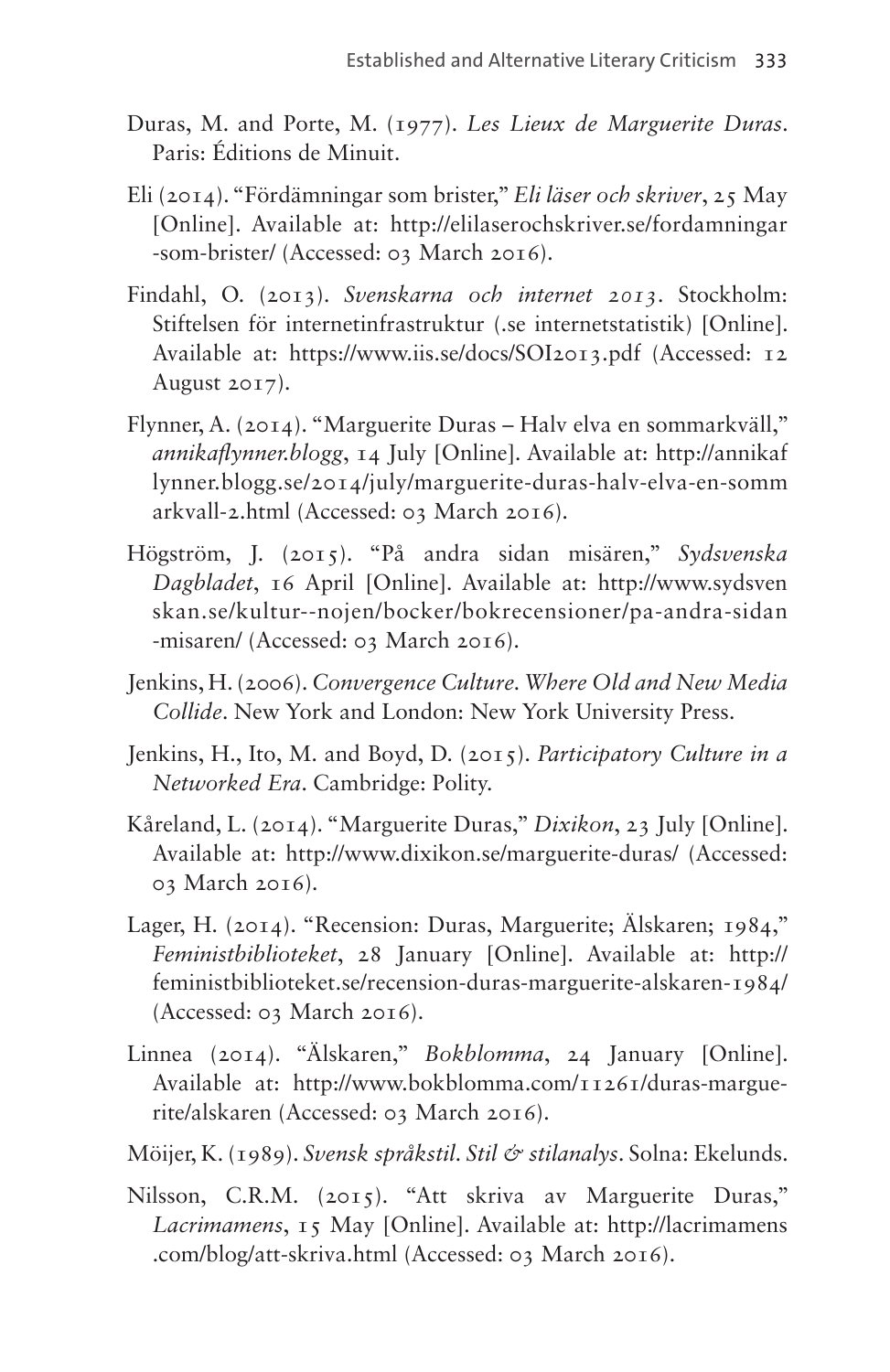- Pagès-Pindon, J. (2012). *Marguerite Duras. L'écriture illimitée*. Paris: Ellipses.
- Reid, M. (2011). "Introduction," in Reid, M. (ed.) *Les femmes dans la critique et l'histoire littéraire*. Paris: Honoré Champion, pp. 7–9.
- Ritzer, G., Dean, P. and Jurgenson, N. (2012). "The Coming of Age of the Prosumer," *American Behavioral Scientist*, 56(4), pp. 379–398, [Online]. Available at: [http://journals.sagepub.com/doi/pdf/10.1177](http://‌journals.sagepub.‌com/‌doi/‌pdf/10.1177/0002764211429368) [/0002764211429368](http://‌journals.sagepub.‌com/‌doi/‌pdf/10.1177/0002764211429368) (Accessed: 12 August 2017).
- Sarland, C. (1991). *Young People Reading. Culture and Response*. Milton Keynes: Open University Press.
- Schiffrin, D., Tannen, D. and Hamilton H. (2001). "Introduction," in Schiffrin, D., Tannen, D. and Hamilton H. (eds.) *The Handbook of Discourse Analysis*. Malden, Oxford and Victoria: Blackwell, pp. 1–10.
- Sem-Sandberg, S. (2007). "Marguerite Duras urtexter ut ur skåpet," *Svenska Dagbladet*, 11 October [Online]. Available at: [http://](http://www.svd.se/marguerite-duras-urtexter-ut-ur-skapet) [www.svd.se/marguerite-duras-urtexter-ut-ur-skapet](http://www.svd.se/marguerite-duras-urtexter-ut-ur-skapet) (Accessed: 03 March 2016).
- Sheldon, A. (1997). "Talking Power: Girls, Gender Enculturation and Discourse," in Wodak, R. (ed.) *Gender and Discourse*. London, Thousand Oaks and New Delhi: Sage, pp. 225–244.
- Showalter, E. (1981). "Feminist Criticism in the Wilderness," *Critical Inquiry*, 8(2), pp. 179–205, [Online]. Available at: [https://www](https://www.jstor.org/stable/pdf/‌‌‌1343159.pdf?‌refreqid=‌excelsior%‌3A8dd‌4db453f540a2e11269508cd2e7234) [.jstor.org/stable/pdf/ 1343159.pdf?refreqid=excelsior%3A8dd4db](https://www.jstor.org/stable/pdf/‌‌‌1343159.pdf?‌refreqid=‌excelsior%‌3A8dd‌4db453f540a2e11269508cd2e7234) [453f540a2e11269508cd2e7234](https://www.jstor.org/stable/pdf/‌‌‌1343159.pdf?‌refreqid=‌excelsior%‌3A8dd‌4db453f540a2e11269508cd2e7234) (Accessed: 12 August 2017).
- Steiner, A. (2012). "Digital litteraturkritik," in Lenemark, C. (ed.) *Litteraturens nätverk: berättande på Internet*. Lund: Studentlitteratur, pp. 51–63.
- Söderlund, P. (2012). "Med livet som insats. Om bokprat på internet," in Carlsson, U. and Johannisson, J (eds.) *Läsarnas marknad, marknadens läsare. En forskningsantologi*. Stockholm: Fritze (Statens offentliga utredningar, SOU 2012:10), pp. 193–206.
- Törnvall, C. (2007). "Marguerite Duras rebellen från Saigon," *Fokus*, 19 October [Online]. Available at: [http://www.fokus.se/2007/10](http://www.fokus.se/2007/10/marguerite-duras-rebellen-fran-saigon/) [/marguerite-duras-rebellen-fran-saigon/](http://www.fokus.se/2007/10/marguerite-duras-rebellen-fran-saigon/) (Accessed: 03 March 2016).